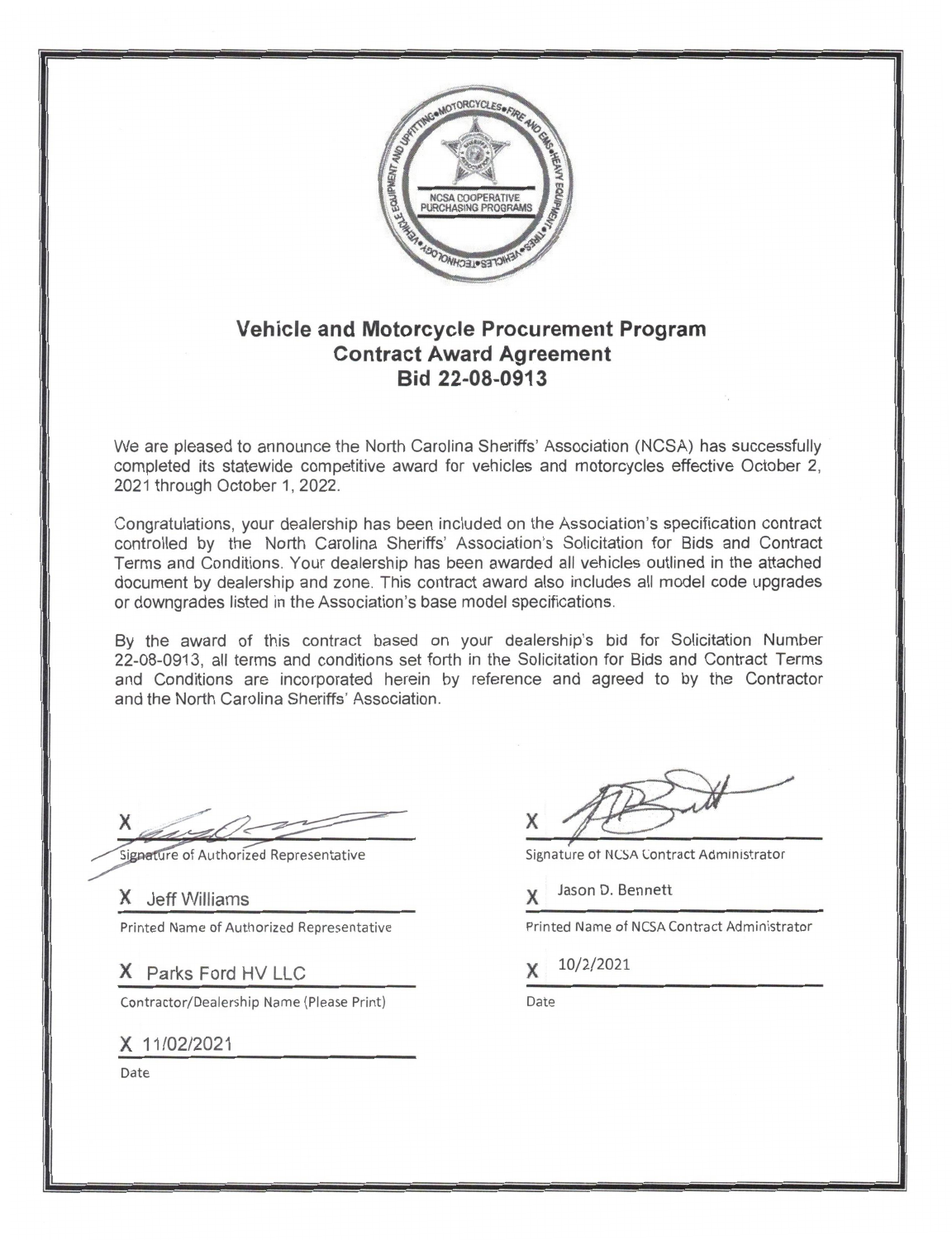## **NCSA Vehicle & Motorcycle Procurement - Bid 22-08-0913**

## *Note: Four Seasons Ford is now Parks Ford. Dealership underwent ownership change after the contract was announced.*

| <b>Item Number and Vehicle</b>                                                                                                                | <b>Awarded Dealer</b>                           | Zones                                                                                        |
|-----------------------------------------------------------------------------------------------------------------------------------------------|-------------------------------------------------|----------------------------------------------------------------------------------------------|
| Item: 1, Daimler, Sprinter Cab Chassis 3500XD 144"WB 6 Cylinder, MXCC44                                                                       | Mercedes Benz of Durham                         | Appalachia, Dogwood, Cardinal, Longleaf Pine                                                 |
| <b>Item:</b> 2, Daimler, Sprinter Cab Chassis 4500 144"WB 6 Cylinder, M4CC44                                                                  | Mercedes Benz of Durham                         | Appalachia, Dogwood, Cardinal, Longleaf Pine                                                 |
| <b>Item:</b> 3, Ford, F-350 60 CA Chassis DRW XL 4x2 SD Crew Cab, W3G                                                                         | Piedmont Truck Center                           | Appalachia, Dogwood, Cardinal, Longleaf Pine                                                 |
| Item: 3, Ford, F-350 60 CA Chassis DRW XL 4x2 SD Crew Cab, W3G                                                                                | Four Seasons Ford Inc.                          | Appalachia, Dogwood, Cardinal, Longleaf Pine                                                 |
| Item: 4, Ford, F-350 60 CA Chassis DRW XL 4x2 SD Regular Cab, F3G                                                                             | Piedmont Truck Center                           | Appalachia, Dogwood, Cardinal, Longleaf Pine                                                 |
| Item: 4, Ford, F-350 60 CA Chassis DRW XL 4x2 SD Regular Cab, F3G                                                                             | Four Seasons Ford Inc.                          | Appalachia, Dogwood, Cardinal, Longleaf Pine                                                 |
| <b>Item:</b> 5, Ford, F-350 60 CA Chassis DRW XL 4x2 SD Super Cab 168" WB, X3G                                                                | Piedmont Truck Center                           | Appalachia, Dogwood, Cardinal, Longleaf Pine                                                 |
| Item: 5, Ford, F-350 60 CA Chassis DRW XL 4x2 SD Super Cab 168" WB, X3G                                                                       | Four Seasons Ford Inc.                          | Appalachia, Dogwood, Cardinal, Longleaf Pine                                                 |
| <b>Item:</b> 6, Ford, F-350 60 CA Chassis DRW XL 4x4 SD Crew Cab, W3H                                                                         | Piedmont Truck Center                           | Appalachia, Dogwood, Cardinal, Longleaf Pine                                                 |
| Item: 6, Ford, F-350 60 CA Chassis DRW XL 4x4 SD Crew Cab, W3H                                                                                | Four Seasons Ford Inc.                          | Appalachia, Dogwood, Cardinal, Longleaf Pine                                                 |
| Item: 7, Ford, F-350 60 CA Chassis DRW XL 4x4 SD Regular Cab, F3H                                                                             | Piedmont Truck Center                           | Appalachia, Dogwood, Cardinal, Longleaf Pine                                                 |
| <b>Item:</b> 7, Ford, F-350 60 CA Chassis DRW XL 4x4 SD Regular Cab, F3H                                                                      | Four Seasons Ford Inc.                          | Appalachia, Dogwood, Cardinal, Longleaf Pine                                                 |
| Item: 8, Ford, F-350 60 CA Chassis DRW XL 4x4 SD Super Cab 168" WB, X3H                                                                       | Piedmont Truck Center                           | Appalachia, Dogwood, Cardinal, Longleaf Pine                                                 |
| <b>Item:</b> 8, Ford, F-350 60 CA Chassis DRW XL 4x4 SD Super Cab 168" WB, X3H                                                                | Four Seasons Ford Inc.                          | Appalachia, Dogwood, Cardinal, Longleaf Pine                                                 |
| Item: 9, Ford, F-350 60 CA Chassis SRW XL 4x2 SD Crew Cab, W3E                                                                                | Piedmont Truck Center                           | Appalachia, Dogwood, Cardinal, Longleaf Pine                                                 |
| Item: 9, Ford, F-350 60 CA Chassis SRW XL 4x2 SD Crew Cab, W3E                                                                                | Four Seasons Ford Inc.                          | Appalachia, Dogwood, Cardinal, Longleaf Pine                                                 |
| <b>Item:</b> 10, Ford, F-350 60 CA Chassis SRW XL 4x2 SD Regular Cab, F3E                                                                     | Piedmont Truck Center                           | Appalachia, Dogwood, Cardinal, Longleaf Pine                                                 |
| Item: 10, Ford, F-350 60 CA Chassis SRW XL 4x2 SD Regular Cab, F3E                                                                            | Four Seasons Ford Inc.                          | Appalachia, Dogwood, Cardinal, Longleaf Pine                                                 |
| Item: 11, Ford, F-350 60 CA Chassis SRW XL 4x2 SD Super Cab 168" WB, X3E                                                                      | Piedmont Truck Center                           | Appalachia, Dogwood, Cardinal, Longleaf Pine                                                 |
| Item: 11, Ford, F-350 60 CA Chassis SRW XL 4x2 SD Super Cab 168" WB, X3E                                                                      | Four Seasons Ford Inc.                          | Appalachia, Dogwood, Cardinal, Longleaf Pine                                                 |
| <b>Item:</b> 12, Ford, F-350 60 CA Chassis SRW XL 4x4 SD Crew Cab, W3F                                                                        | <b>Piedmont Truck Center</b>                    | Appalachia, Dogwood, Cardinal, Longleaf Pine                                                 |
| <b>Item:</b> 12, Ford, F-350 60 CA Chassis SRW XL 4x4 SD Crew Cab, W3F                                                                        | Four Seasons Ford Inc.                          | Appalachia, Dogwood, Cardinal, Longleaf Pine                                                 |
| <b>Item:</b> 13, Ford, F-350 60 CA Chassis SRW XL 4x4 SD Regular Cab, F3F                                                                     | Piedmont Truck Center                           | Appalachia, Dogwood, Cardinal, Longleaf Pine                                                 |
| <b>Item:</b> 13, Ford, F-350 60 CA Chassis SRW XL 4x4 SD Regular Cab, F3F                                                                     | Four Seasons Ford Inc.                          | Appalachia, Dogwood, Cardinal, Longleaf Pine                                                 |
| Item: 14, Ford, F-350 60 CA Chassis SRW XL 4x4 SD Super Cab 168" WB, X3F                                                                      | Piedmont Truck Center                           | Appalachia, Dogwood, Cardinal, Longleaf Pine                                                 |
| Item: 14, Ford, F-350 60 CA Chassis SRW XL 4x4 SD Super Cab 168" WB, X3F                                                                      | Four Seasons Ford Inc.                          | Appalachia, Dogwood, Cardinal, Longleaf Pine                                                 |
| <b>Item:</b> 15, Ford, F-450 Chassis XL 4x2 SD Crew Cab - CA of 60, W4G                                                                       | Piedmont Truck Center                           | Appalachia, Dogwood, Cardinal, Longleaf Pine                                                 |
| <b>Item:</b> 15, Ford, F-450 Chassis XL 4x2 SD Crew Cab - CA of 60, W4G                                                                       | Four Seasons Ford Inc.                          | Appalachia, Dogwood, Cardinal, Longleaf Pine                                                 |
| <b>Item:</b> 16, Ford, F-450 Chassis XL 4x2 SD Regular Cab - CA of 60, F4G                                                                    | Piedmont Truck Center                           | Appalachia, Dogwood, Cardinal, Longleaf Pine                                                 |
| Item: 16, Ford, F-450 Chassis XL 4x2 SD Regular Cab - CA of 60, F4G                                                                           | Four Seasons Ford Inc.                          | Appalachia, Dogwood, Cardinal, Longleaf Pine                                                 |
| Item: 17, Ford, F-450 Chassis XL 4x2 SD Super Cab - CA of 60, X4G<br><b>Item:</b> 17, Ford, F-450 Chassis XL 4x2 SD Super Cab - CA of 60, X4G | Piedmont Truck Center<br>Four Seasons Ford Inc. | Appalachia, Dogwood, Cardinal, Longleaf Pine<br>Appalachia, Dogwood, Cardinal, Longleaf Pine |
| <b>Item:</b> 18, Ford, F-450 Chassis XL 4x4 SD Crew Cab - CA of 60, W4H                                                                       | Piedmont Truck Center                           | Appalachia, Dogwood, Cardinal, Longleaf Pine                                                 |
| <b>Item:</b> 18, Ford, F-450 Chassis XL 4x4 SD Crew Cab - CA of 60, W4H                                                                       | Four Seasons Ford Inc.                          | Appalachia, Dogwood, Cardinal, Longleaf Pine                                                 |
| Item: 19, Ford, F-450 Chassis XL 4x4 SD Regular Cab - CA of 60, F4H                                                                           | Piedmont Truck Center                           | Appalachia, Dogwood, Cardinal, Longleaf Pine                                                 |
| Item: 19, Ford, F-450 Chassis XL 4x4 SD Regular Cab - CA of 60, F4H                                                                           | Four Seasons Ford Inc.                          | Appalachia, Dogwood, Cardinal, Longleaf Pine                                                 |
| Item: 20, Ford, F-450 Chassis XL 4x4 SD Super Cab - CA of 60, X4H                                                                             | <b>Piedmont Truck Center</b>                    | Appalachia, Dogwood, Cardinal, Longleaf Pine                                                 |
| <b>Item:</b> 20, Ford, F-450 Chassis XL 4x4 SD Super Cab - CA of 60, X4H                                                                      | Four Seasons Ford Inc.                          | Appalachia, Dogwood, Cardinal, Longleaf Pine                                                 |
| <b>Item:</b> 21, Ford, F-550 Chassis XL 4x2 SD Crew Cab - CA of 60, W5G                                                                       | Piedmont Truck Center                           | Appalachia, Dogwood, Cardinal, Longleaf Pine                                                 |
| Item: 21, Ford, F-550 Chassis XL 4x2 SD Crew Cab - CA of 60, W5G                                                                              | Four Seasons Ford Inc.                          | Appalachia, Dogwood, Cardinal, Longleaf Pine                                                 |
| Item: 22, Ford, F-550 Chassis XL 4x2 SD Regular Cab - CA of 60, F5G                                                                           | <b>Piedmont Truck Center</b>                    | Appalachia, Dogwood, Cardinal, Longleaf Pine                                                 |
| Item: 22, Ford, F-550 Chassis XL 4x2 SD Regular Cab - CA of 60, F5G                                                                           | Four Seasons Ford Inc.                          | Appalachia, Dogwood, Cardinal, Longleaf Pine                                                 |
| Item: 23, Ford, F-550 Chassis XL 4x2 SD Super Cab - CA of 60, X5G                                                                             | Piedmont Truck Center                           | Appalachia, Dogwood, Cardinal, Longleaf Pine                                                 |
| Item: 23, Ford, F-550 Chassis XL 4x2 SD Super Cab - CA of 60, X5G                                                                             | Four Seasons Ford Inc.                          | Appalachia, Dogwood, Cardinal, Longleaf Pine                                                 |
| Item: 24, Ford, F-550 Chassis XL 4x4 SD Crew Cab - CA of 60, W5H                                                                              | Piedmont Truck Center                           | Appalachia, Dogwood, Cardinal, Longleaf Pine                                                 |
| Item: 24, Ford, F-550 Chassis XL 4x4 SD Crew Cab - CA of 60, W5H                                                                              | Four Seasons Ford Inc.                          | Appalachia, Dogwood, Cardinal, Longleaf Pine                                                 |
| Item: 25, Ford, F-550 Chassis XL 4x4 SD Regular Cab - CA of 60, F5H                                                                           | <b>Piedmont Truck Center</b>                    | Appalachia, Dogwood, Cardinal, Longleaf Pine                                                 |
| Item: 25, Ford, F-550 Chassis XL 4x4 SD Regular Cab - CA of 60, F5H                                                                           | Four Seasons Ford Inc.                          | Appalachia, Dogwood, Cardinal, Longleaf Pine                                                 |
| <b>Item:</b> 26, Ford, F-550 Chassis XL 4x4 SD Super Cab - CA of 60, X5H                                                                      | Piedmont Truck Center                           | Appalachia, Dogwood, Cardinal, Longleaf Pine                                                 |
| Item: 26, Ford, F-550 Chassis XL 4x4 SD Super Cab - CA of 60, X5H                                                                             | Four Seasons Ford Inc.                          | Appalachia, Dogwood, Cardinal, Longleaf Pine                                                 |
| Item: 27, Ford, F-600 Chassis XL 4X2 SD Regular Cab - CA of 60, F6K                                                                           | Piedmont Truck Center                           | Appalachia, Dogwood, Cardinal, Longleaf Pine                                                 |
| Item: 27, Ford, F-600 Chassis XL 4X2 SD Regular Cab - CA of 60, F6K                                                                           | Four Seasons Ford Inc.                          | Appalachia, Dogwood, Cardinal, Longleaf Pine                                                 |
| <b>Item:</b> 28, Ford, F-600 Chassis XL 4X4 SD Regular Cab - CA of 60, F6L                                                                    | Piedmont Truck Center                           | Appalachia, Dogwood, Cardinal, Longleaf Pine                                                 |
| <b>Item:</b> 28, Ford, F-600 Chassis XL 4X4 SD Regular Cab - CA of 60, F6L                                                                    | Four Seasons Ford Inc.                          | Appalachia, Dogwood, Cardinal, Longleaf Pine                                                 |
| Item: 29, Ford, F-650 84 CA Diesel Base Crew Cab, W6D                                                                                         | <b>Piedmont Truck Center</b>                    | Appalachia, Dogwood, Cardinal, Longleaf Pine                                                 |
| Item: 29, Ford, F-650 84 CA Diesel Base Crew Cab, W6D                                                                                         | Four Seasons Ford Inc.                          | Appalachia, Dogwood, Cardinal, Longleaf Pine                                                 |
| Item: 30, Ford, F-650 84 CA Diesel Base Crew Cab, W6E                                                                                         | Piedmont Truck Center                           | Appalachia, Dogwood, Cardinal, Longleaf Pine                                                 |
| Item: 30, Ford, F-650 84 CA Diesel Base Crew Cab, W6E                                                                                         | Four Seasons Ford Inc.                          | Appalachia, Dogwood, Cardinal, Longleaf Pine                                                 |
| Item: 31, Ford, F-650 84 CA Diesel Base Regular Cab, F6D                                                                                      | Piedmont Truck Center                           | Appalachia, Dogwood, Cardinal, Longleaf Pine                                                 |
| Item: 31, Ford, F-650 84 CA Diesel Base Regular Cab, F6D                                                                                      | Four Seasons Ford Inc.                          | Appalachia, Dogwood, Cardinal, Longleaf Pine                                                 |
| Item: 32, Ford, F-650 84 CA Diesel Base Regular Cab, F6E                                                                                      | Piedmont Truck Center                           | Appalachia, Dogwood, Cardinal, Longleaf Pine                                                 |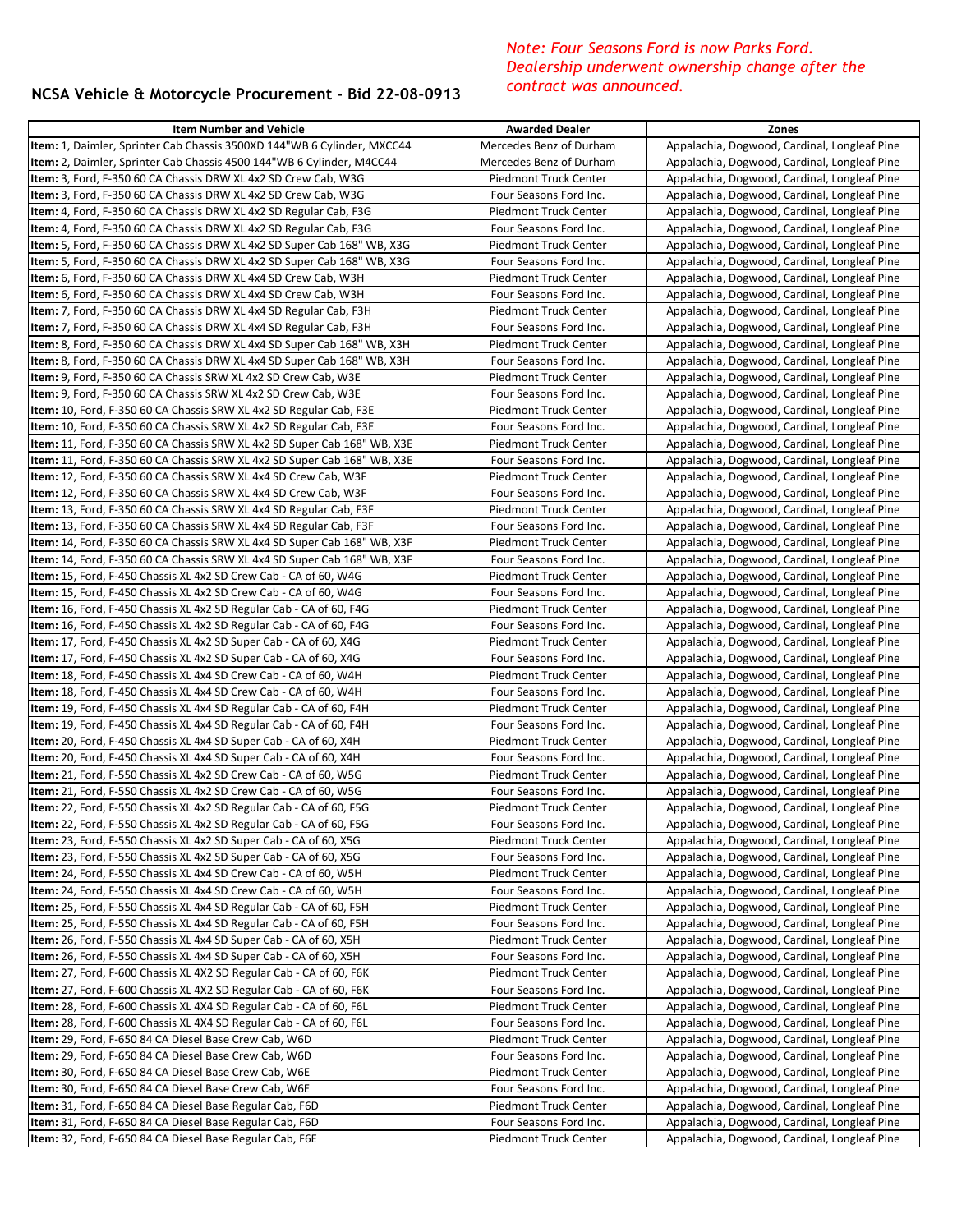| Item: 32, Ford, F-650 84 CA Diesel Base Regular Cab, F6E                       | Four Seasons Ford Inc.       | Appalachia, Dogwood, Cardinal, Longleaf Pine |
|--------------------------------------------------------------------------------|------------------------------|----------------------------------------------|
| Item: 33, Ford, F-650 84 CA Diesel Base SuperCab, X6D                          | <b>Piedmont Truck Center</b> | Appalachia, Dogwood, Cardinal, Longleaf Pine |
| Item: 33, Ford, F-650 84 CA Diesel Base SuperCab, X6D                          | Four Seasons Ford Inc.       | Appalachia, Dogwood, Cardinal, Longleaf Pine |
| Item: 34, Ford, F-650 84 CA Diesel Base SuperCab, X6E                          | <b>Piedmont Truck Center</b> | Appalachia, Dogwood, Cardinal, Longleaf Pine |
| Item: 34, Ford, F-650 84 CA Diesel Base SuperCab, X6E                          | Four Seasons Ford Inc.       | Appalachia, Dogwood, Cardinal, Longleaf Pine |
| Item: 35, Ford, F-650 84 CA Gas Base Crew Cab, W6A                             | Piedmont Truck Center        | Appalachia, Dogwood, Cardinal, Longleaf Pine |
| Item: 35, Ford, F-650 84 CA Gas Base Crew Cab, W6A                             | Four Seasons Ford Inc.       | Appalachia, Dogwood, Cardinal, Longleaf Pine |
| Item: 36, Ford, F-650 84 CA Gas Base Crew Cab, W6B                             | <b>Piedmont Truck Center</b> | Appalachia, Dogwood, Cardinal, Longleaf Pine |
| Item: 36, Ford, F-650 84 CA Gas Base Crew Cab, W6B                             | Four Seasons Ford Inc.       | Appalachia, Dogwood, Cardinal, Longleaf Pine |
| Item: 37, Ford, F-650 84 CA Gas Base Regular Cab, F6A                          | <b>Piedmont Truck Center</b> | Appalachia, Dogwood, Cardinal, Longleaf Pine |
| Item: 37, Ford, F-650 84 CA Gas Base Regular Cab, F6A                          | Four Seasons Ford Inc.       | Appalachia, Dogwood, Cardinal, Longleaf Pine |
| Item: 38, Ford, F-650 84 CA Gas Base Regular Cab, F6B                          | <b>Piedmont Truck Center</b> | Appalachia, Dogwood, Cardinal, Longleaf Pine |
| Item: 38, Ford, F-650 84 CA Gas Base Regular Cab, F6B                          | Four Seasons Ford Inc.       | Appalachia, Dogwood, Cardinal, Longleaf Pine |
| Item: 39, Ford, F-650 84 CA Gas Base SuperCab, X6A                             | <b>Piedmont Truck Center</b> | Appalachia, Dogwood, Cardinal, Longleaf Pine |
| Item: 39, Ford, F-650 84 CA Gas Base SuperCab, X6A                             | Four Seasons Ford Inc.       | Appalachia, Dogwood, Cardinal, Longleaf Pine |
| Item: 40, Ford, F-650 84 CA Gas Base SuperCab, X6B                             | Piedmont Truck Center        | Appalachia, Dogwood, Cardinal, Longleaf Pine |
| Item: 40, Ford, F-650 84 CA Gas Base SuperCab, X6B                             | Four Seasons Ford Inc.       | Appalachia, Dogwood, Cardinal, Longleaf Pine |
| Item: 41, Ford, F-750 84 CA Diesel Base Crew Cab, W7D                          | <b>Piedmont Truck Center</b> | Appalachia, Dogwood, Cardinal, Longleaf Pine |
| Item: 41, Ford, F-750 84 CA Diesel Base Crew Cab, W7D                          | Four Seasons Ford Inc.       | Appalachia, Dogwood, Cardinal, Longleaf Pine |
| Item: 42, Ford, F-750 84 CA Diesel Base Regular Cab, F7D                       | Piedmont Truck Center        | Appalachia, Dogwood, Cardinal, Longleaf Pine |
| Item: 42, Ford, F-750 84 CA Diesel Base Regular Cab, F7D                       | Four Seasons Ford Inc.       | Appalachia, Dogwood, Cardinal, Longleaf Pine |
| Item: 43, Ford, F-750 84 CA Diesel Base SuperCab, X7D                          | Piedmont Truck Center        | Appalachia, Dogwood, Cardinal, Longleaf Pine |
| Item: 43, Ford, F-750 84 CA Diesel Base SuperCab, X7D                          | Four Seasons Ford Inc.       | Appalachia, Dogwood, Cardinal, Longleaf Pine |
| Item: 44, Ford, F-750 84 CA Gas Base Crew Cab, W7A                             | <b>Piedmont Truck Center</b> | Appalachia, Dogwood, Cardinal, Longleaf Pine |
| Item: 44, Ford, F-750 84 CA Gas Base Crew Cab, W7A                             | Four Seasons Ford Inc.       | Appalachia, Dogwood, Cardinal, Longleaf Pine |
| Item: 45, Ford, F-750 84 CA Gas Base SuperCab, X7A                             | Piedmont Truck Center        | Appalachia, Dogwood, Cardinal, Longleaf Pine |
| Item: 45, Ford, F-750 84 CA Gas Base SuperCab, X7A                             | Four Seasons Ford Inc.       | Appalachia, Dogwood, Cardinal, Longleaf Pine |
| Item: 46, Ford, F-750 84 CA Gas Regular Cab, F7A                               | Piedmont Truck Center        | Appalachia, Dogwood, Cardinal, Longleaf Pine |
| Item: 46, Ford, F-750 84 CA Gas Regular Cab, F7A                               | Four Seasons Ford Inc.       | Appalachia, Dogwood, Cardinal, Longleaf Pine |
| Item: 55, General Motors, Chevrolet Silverado 3500 HD Chassis Cab 2WD Crew     |                              |                                              |
| Cab 177" WB, 60" CA, CC31043                                                   | Capital Chevrolet Inc.       | Appalachia, Dogwood, Cardinal, Longleaf Pine |
| Item: 55, General Motors, Chevrolet Silverado 3500 HD Chassis Cab 2WD Crew     |                              |                                              |
| Cab 177" WB, 60" CA, CC31043                                                   | Modern Chevrolet LLC         | Appalachia, Dogwood, Cardinal, Longleaf Pine |
| Item: 56, General Motors, Chevrolet Silverado 3500 HD Chassis Cab 2WD Regular  |                              |                                              |
| Cab 146" WB, 60" CA, CC31003                                                   | Capital Chevrolet Inc.       | Appalachia, Dogwood, Cardinal, Longleaf Pine |
| Item: 56, General Motors, Chevrolet Silverado 3500 HD Chassis Cab 2WD Regular  |                              |                                              |
| Cab 146" WB, 60" CA, CC31003                                                   | Modern Chevrolet LLC         | Appalachia, Dogwood, Cardinal, Longleaf Pine |
| Item: 63, Stellantis, Ram 3500 Tradesman Crew Cab Chassis 4X2 (172.4" WB - CA  |                              |                                              |
| of 60"), DD3L93                                                                | <b>Ilderton DCJR</b>         | Appalachia, Dogwood, Cardinal, Longleaf Pine |
| Item: 64, Stellantis, Ram 3500 Tradesman Crew Cab Chassis 4X4 (172.4" WB - CA  |                              |                                              |
| of 60"), DD8L93                                                                | <b>Ilderton DCJR</b>         | Appalachia, Dogwood, Cardinal, Longleaf Pine |
| Item: 65, Stellantis, Ram 3500 Tradesman Regular Cab Chassis 4X2 (143.5" WB -  |                              |                                              |
| CA of 60"), DD3L63                                                             | <b>Ilderton DCJR</b>         | Appalachia, Dogwood, Cardinal, Longleaf Pine |
| Item: 66, Stellantis, Ram 3500 Tradesman Regular Cab Chassis 4X4 (143.5" WB -  |                              |                                              |
| CA of 60"), DD8L63                                                             | Ilderton DCJR                | Appalachia, Dogwood, Cardinal, Longleaf Pine |
| Item: 67, Stellantis, Ram 4500 Tradesman Crew Chassis Cab DRW 4X2 (173.4" WB   |                              |                                              |
| CA of 60"), DP4L93                                                             | <b>Ilderton DCJR</b>         | Appalachia, Dogwood, Cardinal, Longleaf Pine |
| Item: 68, Stellantis, Ram 4500 Tradesman Crew Chassis Cab DRW 4X4 (173.4" WB   |                              |                                              |
| CA of 60"), DP9L93                                                             | <b>Ilderton DCJR</b>         | Appalachia, Dogwood, Cardinal, Longleaf Pine |
| Item: 69, Stellantis, Ram 4500 Tradesman Regular Chassis Cab DRW 4X2 (144.5 in |                              |                                              |
| WB - CA of 60 in), DP4L63                                                      | <b>Ilderton DCJR</b>         | Appalachia, Dogwood, Cardinal, Longleaf Pine |
| Item: 70, Stellantis, Ram 4500 Tradesman Regular Chassis Cab DRW 4X4 (144.5"   |                              |                                              |
| WB - CA of 60"), DP9L63                                                        | <b>Ilderton DCJR</b>         | Appalachia, Dogwood, Cardinal, Longleaf Pine |
| Item: 71, Stellantis, Ram 5500 Tradesman Crew Cab Chassis 4X2 (173.4" WB - CA  |                              |                                              |
| of 60"), DP5L93                                                                | <b>Ilderton DCJR</b>         | Appalachia, Dogwood, Cardinal, Longleaf Pine |
| Item: 72, Stellantis, Ram 5500 Tradesman Crew Cab Chassis 4X4 (173.4" WB - CA  |                              |                                              |
| of 60"), DP0L93                                                                | <b>Ilderton DCJR</b>         | Appalachia, Dogwood, Cardinal, Longleaf Pine |
| Item: 73, Stellantis, Ram 5500 Tradesman Regular Cab Chassis 4X2 (144.5" WB -  |                              |                                              |
| CA of 60"), DP5L63                                                             | <b>Ilderton DCJR</b>         | Appalachia, Dogwood, Cardinal, Longleaf Pine |
| Item: 74, Stellantis, Ram 5500 Tradesman Regular Cab Chassis 4X4 (144.5" WB -  |                              |                                              |
| CA of 60"), DP0L63                                                             | <b>Ilderton DCJR</b>         | Appalachia, Dogwood, Cardinal, Longleaf Pine |
| Item: 75, Stellantis, Ram Promaster Cab Chassis - 3500 Cab Chassis Low Roof    |                              |                                              |
| (159" WB - CA of 104"), VF3L04                                                 | <b>Ilderton DCJR</b>         | Appalachia, Dogwood, Cardinal, Longleaf Pine |
| Item: 76, Ford, Escape SE Sport AWD Hybrid, U9B                                | Four Seasons Ford Inc.       | Appalachia, Dogwood, Cardinal, Longleaf Pine |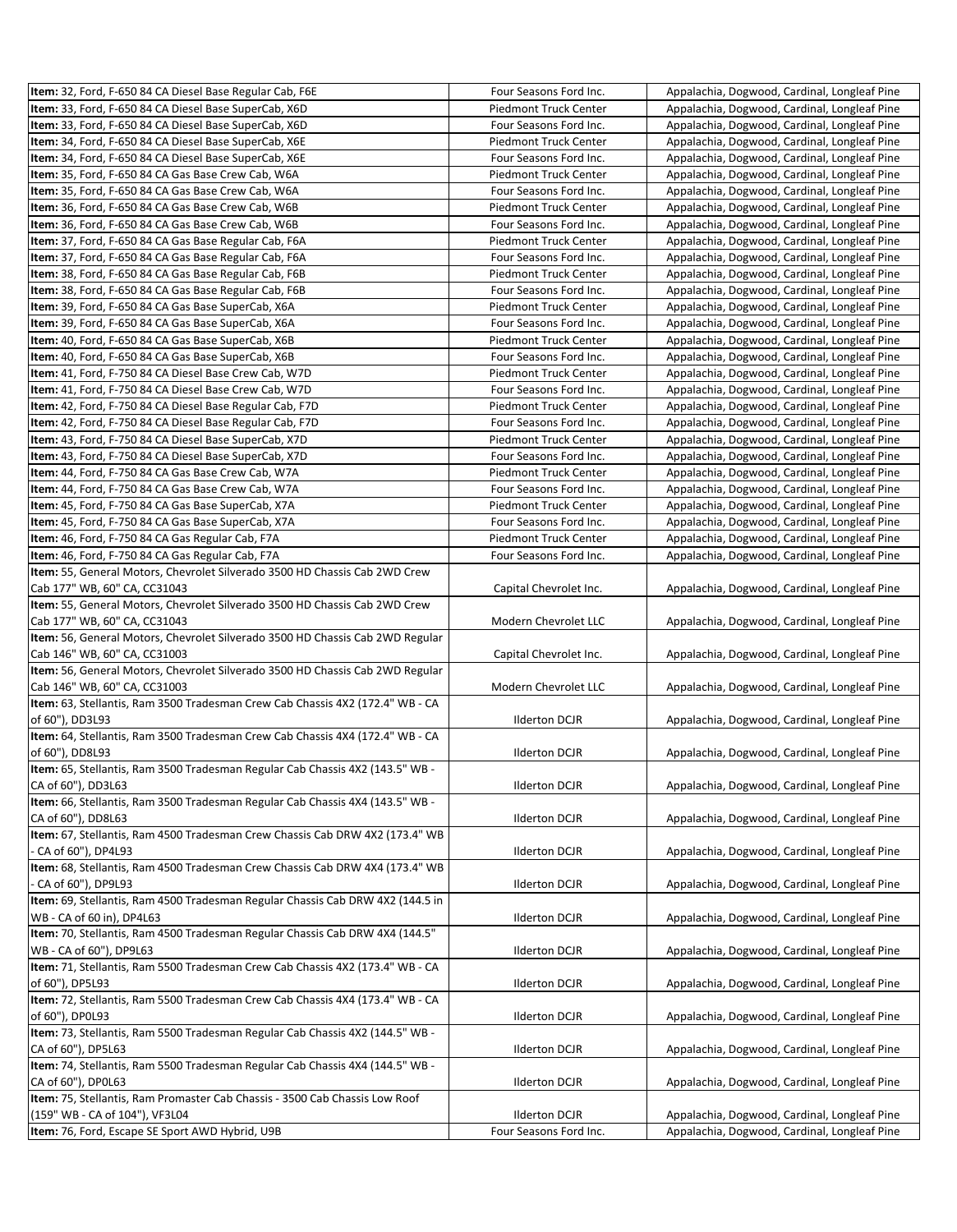| Item: 76, Ford, Escape SE Sport AWD Hybrid, U9B                                                           | Performance Ford, Inc.                         | Appalachia, Dogwood, Cardinal, Longleaf Pine                                                 |
|-----------------------------------------------------------------------------------------------------------|------------------------------------------------|----------------------------------------------------------------------------------------------|
| Item: 77, Ford, Escape SE Sport FWD Hybrid, U0B                                                           | Four Seasons Ford Inc.                         | Appalachia, Dogwood, Cardinal, Longleaf Pine                                                 |
| Item: 77, Ford, Escape SE Sport FWD Hybrid, U0B                                                           | Performance Ford, Inc.                         | Appalachia, Dogwood, Cardinal, Longleaf Pine                                                 |
|                                                                                                           |                                                |                                                                                              |
| Item: 81, Ford, E-Transit T-350 Cargo Van High Roof Extended 148" WB, W3X                                 | Piedmont Truck Center                          | Appalachia, Dogwood, Cardinal, Longleaf Pine                                                 |
| Item: 81, Ford, E-Transit T-350 Cargo Van High Roof Extended 148" WB, W3X                                 | Four Seasons Ford Inc.                         | Appalachia, Dogwood, Cardinal                                                                |
| Item: 81, Ford, E-Transit T-350 Cargo Van High Roof Extended 148" WB, W3X                                 | Hall Automotive, LLC                           | Longleaf Pine                                                                                |
| Item: 82, Ford, E-Transit T-350 Cargo Van Low Roof Regular 130" WB, W1Y                                   | Piedmont Truck Center                          | Appalachia, Dogwood, Cardinal, Longleaf Pine                                                 |
| Item: 82, Ford, E-Transit T-350 Cargo Van Low Roof Regular 130" WB, W1Y                                   | Four Seasons Ford Inc.                         | Appalachia, Dogwood, Cardinal                                                                |
| Item: 82, Ford, E-Transit T-350 Cargo Van Low Roof Regular 130" WB, W1Y                                   | Hall Automotive, LLC                           | Longleaf Pine                                                                                |
| Item: 83, Ford, E-Transit T-350 Cargo Van Medium Roof Regular 130" WB, W9C                                | Piedmont Truck Center                          | Appalachia, Dogwood, Cardinal, Longleaf Pine                                                 |
| Item: 83, Ford, E-Transit T-350 Cargo Van Medium Roof Regular 130" WB, W9C                                | Four Seasons Ford Inc.                         | Appalachia, Dogwood, Cardinal                                                                |
| Item: 83, Ford, E-Transit T-350 Cargo Van Medium Roof Regular 130" WB, W9C                                | Hall Automotive, LLC                           | Longleaf Pine                                                                                |
| Item: 84, Ford, E-Transit T-350 Chassis Cab Low Roof Extended 178" WB, W5Z                                | Piedmont Truck Center                          | Appalachia, Dogwood, Cardinal, Longleaf Pine                                                 |
| Item: 84, Ford, E-Transit T-350 Chassis Cab Low Roof Extended 178" WB, W5Z                                | Four Seasons Ford Inc.                         | Appalachia, Dogwood, Cardinal                                                                |
| Item: 84, Ford, E-Transit T-350 Chassis Cab Low Roof Extended 178" WB, W5Z                                | Hall Automotive, LLC                           | Longleaf Pine                                                                                |
| Item: 85, Ford, E-Transit T-350 Cutaway Low Roof Extended 178" WB, W5P                                    | Piedmont Truck Center                          | Appalachia, Dogwood, Cardinal, Longleaf Pine                                                 |
| Item: 85, Ford, E-Transit T-350 Cutaway Low Roof Extended 178" WB, W5P                                    | Four Seasons Ford Inc.                         | Appalachia, Dogwood, Cardinal                                                                |
| Item: 85, Ford, E-Transit T-350 Cutaway Low Roof Extended 178" WB, W5P                                    | Hall Automotive, LLC                           | Longleaf Pine                                                                                |
| Item: 86, Ford, F-150 Crew Cab Lightning, W1E                                                             | Four Seasons Ford Inc.                         | Appalachia, Dogwood, Cardinal, Longleaf Pine                                                 |
| Item: 87, Ford, F-150 SuperCrew Cab Hybrid 4x2 145" WB, W1C                                               | Four Seasons Ford Inc.                         | Appalachia, Dogwood, Cardinal, Longleaf Pine                                                 |
| Item: 87, Ford, F-150 SuperCrew Cab Hybrid 4x2 145" WB, W1C                                               | Performance Ford, Inc.                         | Appalachia, Dogwood, Cardinal, Longleaf Pine                                                 |
| Item: 88, Ford, F-150 SuperCrew Cab Hybrid 4x4 145" WB, W1E                                               | Four Seasons Ford Inc.                         | Appalachia, Dogwood, Cardinal, Longleaf Pine                                                 |
| Item: 88, Ford, F-150 SuperCrew Cab Hybrid 4x4 145" WB, W1E                                               | Performance Ford, Inc.                         | Appalachia, Dogwood, Cardinal, Longleaf Pine                                                 |
| Item: 89, Ford, Maverick Super Crew XL FWD, W8E                                                           | Four Seasons Ford Inc.                         | Appalachia, Dogwood, Cardinal, Longleaf Pine                                                 |
| Item: 89, Ford, Maverick Super Crew XL FWD, W8E                                                           | Performance Ford, Inc.                         | Appalachia, Dogwood, Cardinal, Longleaf Pine                                                 |
| Item: 90, Ford, Mustang Mach-E AWD, K1S                                                                   | Four Seasons Ford Inc.                         | Appalachia, Dogwood, Cardinal, Longleaf Pine                                                 |
| Item: 90, Ford, Mustang Mach-E AWD, K1S                                                                   | Capital Ford Inc.                              | Appalachia, Dogwood, Cardinal, Longleaf Pine                                                 |
| Item: 91, Ford, Mustang Mach-E RWD, K1R                                                                   | Four Seasons Ford Inc.                         | Appalachia, Dogwood, Cardinal, Longleaf Pine                                                 |
| Item: 91, Ford, Mustang Mach-E RWD, K1R                                                                   | Capital Ford Inc.                              | Appalachia, Dogwood, Longleaf Pine                                                           |
| Item: 91, Ford, Mustang Mach-E RWD, K1R                                                                   | Hall Automotive, LLC                           | Cardinal                                                                                     |
| Item: 92, Ford, Police Interceptor Hybrid, K8A                                                            | Four Seasons Ford Inc.                         | Appalachia, Dogwood, Cardinal, Longleaf Pine                                                 |
| Item: 92, Ford, Police Interceptor Hybrid, K8A                                                            | Performance Ford, Inc.                         | Appalachia, Dogwood, Cardinal, Longleaf Pine                                                 |
| Item: 93, General Motors, Chevrolet Bolt EUV, 1FF48                                                       | Modern Chevrolet LLC                           | Appalachia, Dogwood, Cardinal, Longleaf Pine                                                 |
| Item: 93, General Motors, Chevrolet Bolt EUV, 1FF48<br>Item: 94, General Motors, Chevrolet Bolt LT, 1FB48 | Capital Chevrolet Inc.<br>Modern Chevrolet LLC | Appalachia, Dogwood, Cardinal, Longleaf Pine<br>Appalachia, Dogwood, Cardinal, Longleaf Pine |
| Item: 95, Nissan, Leaf S - 40kWh, 17012                                                                   | Modern Nissan of Winston Salem                 | Appalachia, Dogwood, Cardinal, Longleaf Pine                                                 |
| Item: 95, Nissan, Leaf S - 40kWh, 17012                                                                   | Capital Nissan of Wilmington                   | Appalachia, Dogwood, Cardinal, Longleaf Pine                                                 |
| Item: 96, Stellantis, Chrysler Pacifica Hybrid Touring, RUER53                                            | <b>Ilderton DCJR</b>                           | Appalachia, Dogwood, Cardinal, Longleaf Pine                                                 |
| Item: 107, Toyota, Camry Hybrid LE, 2559                                                                  | Modern Toyota Scion                            | Appalachia, Dogwood, Cardinal, Longleaf Pine                                                 |
| Item: 108, Toyota, Corolla Hybrid LE, 1882                                                                | Modern Toyota Scion                            | Appalachia, Dogwood, Cardinal, Longleaf Pine                                                 |
| Item: 109, Toyota, Highlander Hybrid LE FWD, 6960                                                         | Modern Toyota Scion                            | Appalachia, Dogwood, Cardinal, Longleaf Pine                                                 |
| Item: 110, Toyota, Prius L Hybrid Hatchback, 1221                                                         | Modern Toyota Scion                            | Appalachia, Dogwood, Cardinal, Longleaf Pine                                                 |
| Item: 111, Toyota, Prius Prime LE, 1235                                                                   | Modern Toyota Scion                            | Appalachia, Dogwood, Cardinal, Longleaf Pine                                                 |
| Item: 113, Toyota, Sienna LE Hybrid 2WD, 5402                                                             | Modern Toyota Scion                            | Appalachia, Dogwood, Cardinal, Longleaf Pine                                                 |
| Item: 116, Harley-Davidson, Police, FLHP Road King                                                        | Beach House Harley-Davidson                    | Appalachia, Dogwood, Cardinal, Longleaf Pine                                                 |
| Item: 117, Harley-Davidson, Police, FLHTP Electra Glide                                                   | Beach House Harley-Davidson                    | Appalachia, Dogwood, Cardinal, Longleaf Pine                                                 |
| Item: 119, Ford, Mustang GT 2dr Fastback, P8C                                                             | Hall Automotive, LLC                           | Appalachia, Dogwood, Cardinal, Longleaf Pine                                                 |
| Item: 119, Ford, Mustang GT 2dr Fastback, P8C                                                             | Four Seasons Ford Inc.                         | Appalachia, Dogwood, Cardinal, Longleaf Pine                                                 |
| Item: 120, General Motors, Chevrolet Malibu 1FL LS (1ZC69), 1ZC69                                         | Modern Chevrolet LLC                           | Appalachia, Dogwood, Cardinal, Longleaf Pine                                                 |
| Item: 121, General Motors, Chevrolet Spark LS Manual 1SA, 1DR48                                           | Modern Chevrolet LLC                           | Appalachia, Dogwood, Cardinal, Longleaf Pine                                                 |
| Item: 122, Nissan, Altima Sedan 2.5S FWD, 13112                                                           | Modern Nissan of Winston Salem                 | Appalachia, Dogwood, Cardinal, Longleaf Pine                                                 |
| Item: 123, Nissan, Altima Sedan 2.5SL FWD, 13712                                                          | Modern Nissan of Winston Salem                 | Appalachia, Dogwood, Cardinal, Longleaf Pine                                                 |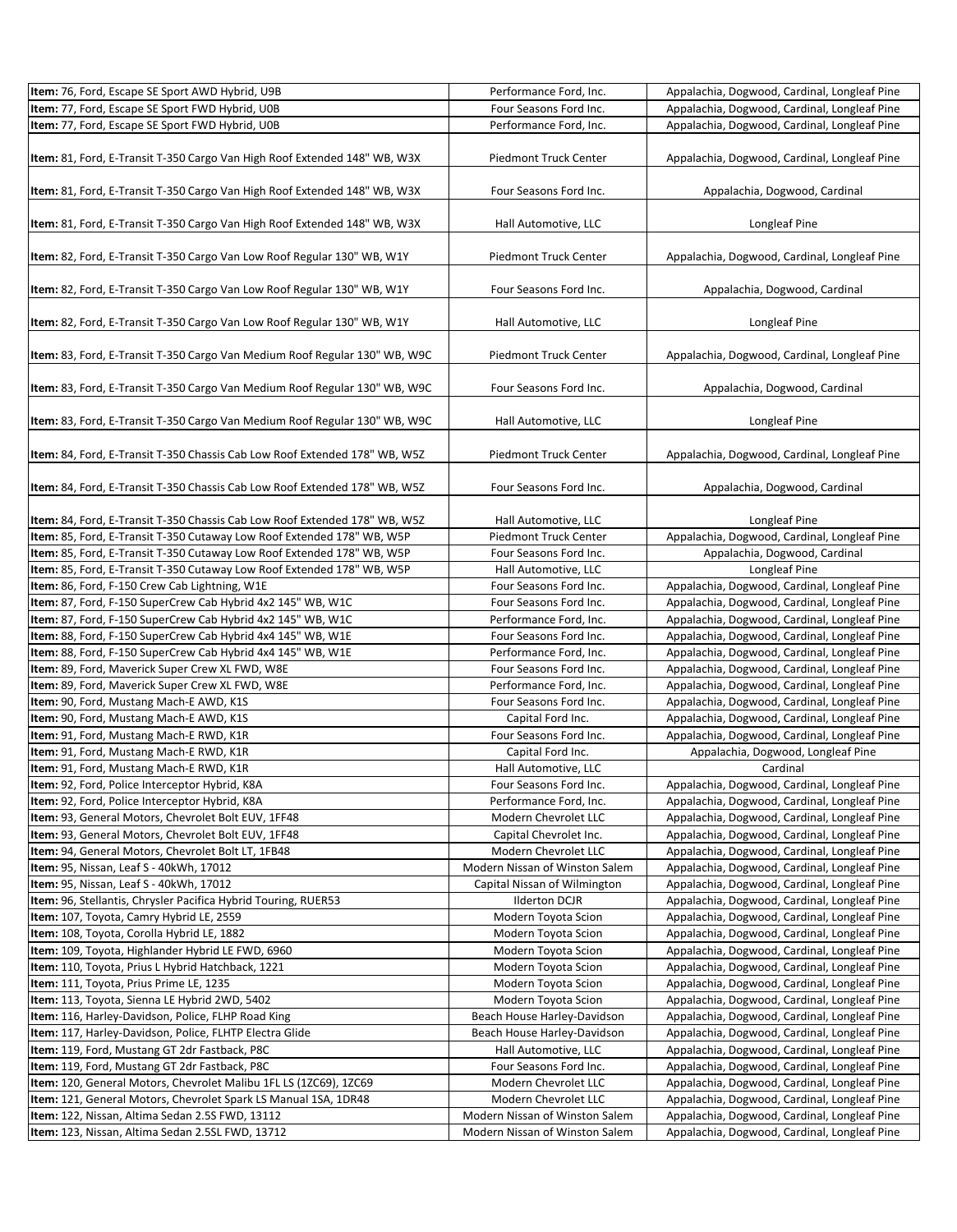| Item: 124, Nissan, Altima Sedan 2.5SR FWD, 13512                                         | Modern Nissan of Winston Salem | Appalachia, Dogwood, Cardinal, Longleaf Pine |
|------------------------------------------------------------------------------------------|--------------------------------|----------------------------------------------|
| Item: 125, Nissan, Altima Sedan 2.5SV FWD, 13312                                         | Modern Nissan of Winston Salem | Appalachia, Dogwood, Cardinal, Longleaf Pine |
| Item: 126, Nissan, Maxima SV, 16112                                                      | Modern Nissan of Winston Salem | Appalachia, Dogwood, Cardinal, Longleaf Pine |
| Item: 127, Nissan, Sentra S, 12012                                                       | Modern Nissan of Winston Salem | Appalachia, Dogwood, Cardinal, Longleaf Pine |
| Item: 128, Nissan, Versa S CVT, 10112                                                    | Modern Nissan of Winston Salem | Appalachia, Dogwood, Cardinal, Longleaf Pine |
| Item: 129, Stellantis, Chrysler 300 Touring, LXCH48                                      | <b>Ilderton DCJR</b>           | Appalachia, Dogwood, Cardinal, Longleaf Pine |
| Item: 130, Stellantis, Dodge Challenger SXT RWD, LADH22                                  | <b>Ilderton DCJR</b>           | Appalachia, Dogwood, Cardinal, Longleaf Pine |
| Item: 131, Stellantis, Dodge Charger SXT Sedan - RWD, LDDM48                             | <b>Ilderton DCJR</b>           | Appalachia, Dogwood, Cardinal, Longleaf Pine |
| Item: 131, Stellantis, Dodge Charger SXT Sedan - RWD, LDDM48                             | Performance CDJR               | Appalachia, Dogwood, Cardinal, Longleaf Pine |
| Item: 132, Toyota, Camry LE FWD, 2532                                                    | Modern Toyota Scion            | Appalachia, Dogwood, Cardinal, Longleaf Pine |
| Item: 133, Toyota, Corolla LE, 1852                                                      | Modern Toyota Scion            | Appalachia, Dogwood, Cardinal, Longleaf Pine |
| Item: 134, Toyota, Corolla SE Hatchback, 6272                                            | Modern Toyota Scion            | Appalachia, Dogwood, Cardinal, Longleaf Pine |
| Item: 135, Ford, Police Interceptor Utility AWD, K8A                                     | Performance Ford, Inc.         | Appalachia, Dogwood, Cardinal, Longleaf Pine |
| Item: 135, Ford, Police Interceptor Utility AWD, K8A                                     | Four Seasons Ford Inc.         | Appalachia, Dogwood, Cardinal                |
| <b>Item:</b> 135, Ford, Police Interceptor Utility AWD, K8A                              | Hall Automotive, LLC           | Longleaf Pine                                |
| Item: 136, Ford, Police Rated Responder - F-150 4X4, W1P                                 | Performance Ford, Inc.         | Appalachia, Dogwood, Cardinal, Longleaf Pine |
| Item: 136, Ford, Police Rated Responder - F-150 4X4, W1P                                 | Four Seasons Ford Inc.         | Appalachia, Dogwood, Cardinal                |
| Item: 136, Ford, Police Rated Responder - F-150 4X4, W1P                                 | Hall Automotive, LLC           | Longleaf Pine                                |
| Item: 137, General Motors, Chevrolet Tahoe 1500 Full Size Police Rated Utility           |                                |                                              |
| 2WD, CC10706/9C1                                                                         | Capital Chevrolet Inc.         | Appalachia, Dogwood, Cardinal, Longleaf Pine |
| Item: 137, General Motors, Chevrolet Tahoe 1500 Full Size Police Rated Utility           |                                |                                              |
| 2WD, CC10706/9C1                                                                         | Modern Chevrolet LLC           | Appalachia, Dogwood, Cardinal, Longleaf Pine |
| Item: 138, Stellantis, Dodge Charger Full Size Police Rated Sedan - AWD - 3.6L V6,       |                                |                                              |
| LDEE48                                                                                   | <b>Ilderton DCJR</b>           | Appalachia, Dogwood, Cardinal, Longleaf Pine |
| Item: 138, Stellantis, Dodge Charger Full Size Police Rated Sedan - AWD - 3.6L V6,       |                                |                                              |
| LDEE48                                                                                   | Performance CDJR               | Appalachia, Dogwood, Cardinal, Longleaf Pine |
| Item: 139, Stellantis, Dodge Charger Full Size Police Rated Sedan - RWD - 5.7 liter      |                                |                                              |
| Hemi V8, LDDE48                                                                          | <b>Ilderton DCJR</b>           | Appalachia, Dogwood, Cardinal, Longleaf Pine |
| Item: 139, Stellantis, Dodge Charger Full Size Police Rated Sedan - RWD - 5.7 liter      |                                |                                              |
| Hemi V8, LDDE48                                                                          | Performance CDJR               | Appalachia, Dogwood, Cardinal, Longleaf Pine |
| Item: 140, Stellantis, Dodge Durango Pursuit AWD 3.6L, WDEE75/2BZ                        | <b>Ilderton DCJR</b>           | Appalachia, Dogwood, Cardinal, Longleaf Pine |
| Item: 140, Stellantis, Dodge Durango Pursuit AWD 3.6L, WDEE75/2BZ                        | Performance CDJR               | Appalachia, Dogwood, Cardinal, Longleaf Pine |
| Item: 141, Stellantis, Dodge Durango Pursuit AWD 5.7L, WDEE75/22Z                        | <b>Ilderton DCJR</b>           | Appalachia, Dogwood, Cardinal, Longleaf Pine |
| Item: 141, Stellantis, Dodge Durango Pursuit AWD 5.7L, WDEE75/22Z                        | Performance CDJR               | Appalachia, Dogwood, Cardinal, Longleaf Pine |
| Item: 142, Ford, Expedition XL SSV 4X2, U1F                                              | Capital Ford Inc.              | Appalachia, Cardinal, Longleaf Pine          |
| Item: 142, Ford, Expedition XL SSV 4X2, U1F                                              | Four Seasons Ford Inc.         | Appalachia, Dogwood, Cardinal, Longleaf Pine |
| Item: 142, Ford, Expedition XL SSV 4X2, U1F                                              | Hall Automotive, LLC           | Dogwood                                      |
| Item: 143, Ford, Expedition XL SSV 4X4, U1G                                              | Four Seasons Ford Inc.         | Appalachia, Dogwood, Cardinal, Longleaf Pine |
| Item: 143, Ford, Expedition XL SSV 4X4, U1G                                              | Capital Ford Inc.              | Appalachia, Dogwood, Cardinal, Longleaf Pine |
| Item: 144, General Motors, Chevrolet Bolt EUV Special Service Vehicle (SSV),             |                                |                                              |
| 1FF48/5W4                                                                                | Modern Chevrolet LLC           | Appalachia, Dogwood, Cardinal, Longleaf Pine |
| Item: 144, General Motors, Chevrolet Bolt EUV Special Service Vehicle (SSV),             |                                |                                              |
| 1FF48/5W4                                                                                | Capital Chevrolet Inc.         | Appalachia, Dogwood, Cardinal, Longleaf Pine |
| Item: 145, General Motors, Chevrolet Bolt EV Special Service Vehicle (SSV),              |                                |                                              |
| 1FB48/5W4                                                                                | Modern Chevrolet LLC           | Appalachia, Dogwood, Cardinal, Longleaf Pine |
| Item: 145, General Motors, Chevrolet Bolt EV Special Service Vehicle (SSV),<br>1FB48/5W4 |                                |                                              |
|                                                                                          | Capital Chevrolet Inc.         | Appalachia, Dogwood, Cardinal, Longleaf Pine |
| Item: 146, General Motors, Chevrolet Silverado 1500 Short Bed SSV 2WD,<br>CC18543        | Modern Chevrolet LLC           | Appalachia, Dogwood, Cardinal, Longleaf Pine |
| Item: 146, General Motors, Chevrolet Silverado 1500 Short Bed SSV 2WD,                   |                                |                                              |
| CC18543                                                                                  | Capital Chevrolet Inc.         | Appalachia, Dogwood, Cardinal, Longleaf Pine |
| Item: 147, General Motors, Chevrolet Tahoe 1500 Full Size Special Service Utility        |                                |                                              |
| 4WD, CK10706/5W4                                                                         | Modern Chevrolet LLC           | Appalachia, Dogwood, Cardinal, Longleaf Pine |
| Item: 147, General Motors, Chevrolet Tahoe 1500 Full Size Special Service Utility        |                                |                                              |
| 4WD, CK10706/5W4                                                                         | Capital Chevrolet Inc.         | Appalachia, Dogwood, Cardinal, Longleaf Pine |
| Item: 148, Stellantis, Dodge Durango Special Service - RWD - 3.6L V6,                    |                                |                                              |
| WDDE75/2BX                                                                               | <b>Ilderton DCJR</b>           | Appalachia, Dogwood, Cardinal, Longleaf Pine |
| Item: 148, Stellantis, Dodge Durango Special Service - RWD - 3.6L V6,                    |                                |                                              |
| WDDE75/2BX                                                                               | Performance CDJR               | Appalachia, Dogwood, Cardinal, Longleaf Pine |
| Item: 149, Stellantis, Dodge Durango Special Service - RWD - 5.7L Hemi V8,               |                                |                                              |
| WDDE75/22X                                                                               | <b>Ilderton DCJR</b>           | Appalachia, Dogwood, Cardinal, Longleaf Pine |
| Item: 149, Stellantis, Dodge Durango Special Service - RWD - 5.7L Hemi V8,               |                                |                                              |
| <b>WDDE75/22X</b>                                                                        | Performance CDJR               | Appalachia, Dogwood, Cardinal, Longleaf Pine |
|                                                                                          |                                |                                              |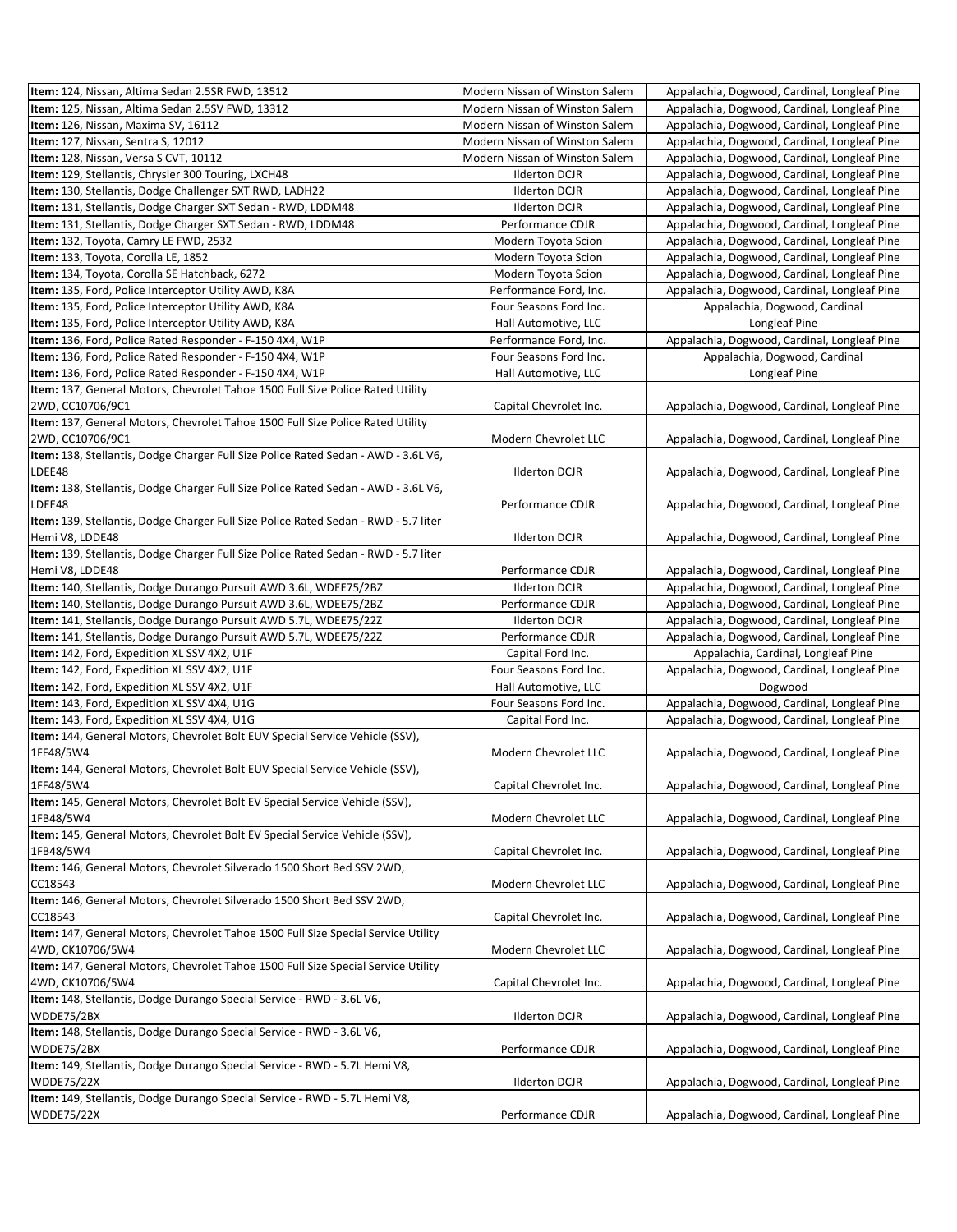| Item: 150, Stellantis, Ram 1500 Special Service Crew Cab 4X4 5.7L Hemi V8, |                                |                                              |
|----------------------------------------------------------------------------|--------------------------------|----------------------------------------------|
| <b>DS6T98</b>                                                              | <b>Ilderton DCJR</b>           | Appalachia, Dogwood, Cardinal, Longleaf Pine |
| Item: 150, Stellantis, Ram 1500 Special Service Crew Cab 4X4 5.7L Hemi V8, |                                |                                              |
| <b>DS6T98</b>                                                              | Performance CDJR               | Appalachia, Dogwood, Cardinal, Longleaf Pine |
| Item: 151, Ford, Bronco Sport, R9A                                         | Four Seasons Ford Inc.         | Appalachia, Dogwood, Cardinal, Longleaf Pine |
| Item: 151, Ford, Bronco Sport, R9A                                         | Capital Ford Inc.              | Appalachia, Dogwood, Cardinal, Longleaf Pine |
| Item: 152, Ford, Ecosport S 4x4, S3F                                       | Four Seasons Ford Inc.         | Appalachia, Dogwood, Cardinal, Longleaf Pine |
| Item: 152, Ford, Ecosport S 4x4, S3F                                       | Capital Ford Inc.              | Appalachia, Dogwood, Cardinal, Longleaf Pine |
| Item: 154, Ford, Edge SE AWD, K4G                                          |                                | Appalachia, Dogwood, Cardinal, Longleaf Pine |
|                                                                            | Four Seasons Ford Inc.         |                                              |
| Item: 154, Ford, Edge SE AWD, K4G                                          | Capital Ford Inc.              | Appalachia, Dogwood, Cardinal, Longleaf Pine |
| Item: 156, Ford, Escape S - FWD, UOF                                       | Four Seasons Ford Inc.         | Appalachia, Dogwood, Cardinal, Longleaf Pine |
| Item: 156, Ford, Escape S - FWD, UOF                                       | Performance Ford, Inc.         | Appalachia, Dogwood, Cardinal, Longleaf Pine |
| Item: 157, Ford, Escape S 4x4, U9F                                         | Four Seasons Ford Inc.         | Appalachia, Dogwood, Cardinal, Longleaf Pine |
| Item: 157, Ford, Escape S 4x4, U9F                                         | Performance Ford, Inc.         | Appalachia, Dogwood, Cardinal, Longleaf Pine |
| <b>Item:</b> 158, Ford, Escape SE - 4X4, U9G                               | Four Seasons Ford Inc.         | Appalachia, Dogwood, Cardinal, Longleaf Pine |
| Item: 158, Ford, Escape SE - 4X4, U9G                                      | Performance Ford, Inc.         | Appalachia, Dogwood, Cardinal, Longleaf Pine |
| Item: 159, Ford, Expedition XL 4X2, U1F                                    | Four Seasons Ford Inc.         | Appalachia, Cardinal, Longleaf Pine          |
| Item: 159, Ford, Expedition XL 4X2, U1F                                    | Capital Ford Inc.              | Appalachia, Dogwood, Cardinal, Longleaf Pine |
| Item: 159, Ford, Expedition XL 4X2, U1F                                    | Hall Automotive, LLC           | Dogwood                                      |
| <b>Item:</b> 160, Ford, Expedition XL 4X4, U1G                             | Four Seasons Ford Inc.         | Appalachia, Dogwood, Cardinal, Longleaf Pine |
| Item: 160, Ford, Expedition XL 4X4, U1G                                    | Capital Ford Inc.              | Appalachia, Dogwood, Cardinal, Longleaf Pine |
| Item: 161, Ford, Explorer 4X4 2.3L, K8B                                    | Four Seasons Ford Inc.         | Appalachia, Dogwood, Cardinal, Longleaf Pine |
| Item: 161, Ford, Explorer 4X4 2.3L, K8B                                    | Performance Ford, Inc.         | Appalachia, Dogwood, Cardinal, Longleaf Pine |
| Item: 162, Ford, Explorer RWD 2.3L, K7B                                    | Four Seasons Ford Inc.         | Appalachia, Dogwood, Cardinal, Longleaf Pine |
| Item: 162, Ford, Explorer RWD 2.3L, K7B                                    | Performance Ford, Inc.         | Appalachia, Dogwood, Cardinal, Longleaf Pine |
| Item: 163, General Motors, Chevrolet Blazer FWD LT, 1NK26                  | Modern Chevrolet LLC           | Appalachia, Dogwood, Cardinal, Longleaf Pine |
| Item: 164, General Motors, Chevrolet Equinox - FWD - LS, 1XP26             | Modern Chevrolet LLC           | Appalachia, Dogwood, Cardinal, Longleaf Pine |
| Item: 165, General Motors, Chevrolet Suburban 2WD - 1FL, CC10906           | Capital Chevrolet Inc.         | Appalachia, Dogwood, Cardinal, Longleaf Pine |
| Item: 165, General Motors, Chevrolet Suburban 2WD - 1FL, CC10906           | Modern Chevrolet LLC           | Appalachia, Dogwood, Cardinal, Longleaf Pine |
| <b>Item:</b> 166, General Motors, Chevrolet Tahoe 2WD 1FL, CC10706         | Capital Chevrolet Inc.         | Appalachia, Dogwood, Cardinal, Longleaf Pine |
| Item: 166, General Motors, Chevrolet Tahoe 2WD 1FL, CC10706                | Modern Chevrolet LLC           | Appalachia, Dogwood, Cardinal, Longleaf Pine |
| <b>Item:</b> 167, General Motors, Chevrolet Trailblazer FWD LS, 1TR56      | Modern Chevrolet LLC           | Appalachia, Dogwood, Cardinal, Longleaf Pine |
| Item: 168, General Motors, Chevrolet Traverse FWD LS, 1NB56                | Modern Chevrolet LLC           | Appalachia, Dogwood, Cardinal, Longleaf Pine |
| Item: 169, General Motors, Chevrolet Trax LS AWD, 1JR76                    | Capital Chevrolet Inc.         | Appalachia, Dogwood, Cardinal, Longleaf Pine |
|                                                                            |                                |                                              |
| <b>Item:</b> 170, Nissan, Armada SV 4x2, 26112                             | Modern Nissan of Winston Salem | Appalachia, Dogwood, Cardinal, Longleaf Pine |
| <b>Item:</b> 171, Nissan, Kicks S, 21012                                   | Modern Nissan of Winston Salem | Appalachia, Dogwood, Cardinal, Longleaf Pine |
| Item: 172, Nissan, Murano S FWD, 23112                                     | Modern Nissan of Winston Salem | Appalachia, Dogwood, Cardinal, Longleaf Pine |
| Item: 173, Nissan, Pathfinder S 2WD, 25112                                 | Modern Nissan of Winston Salem | Appalachia, Dogwood, Cardinal, Longleaf Pine |
| Item: 174, Nissan, Rogue S - FWD, 22112                                    | Modern Nissan of Winston Salem | Appalachia, Dogwood, Cardinal, Longleaf Pine |
| Item: 175, Nissan, Rogue Sport S - FWD, 27112                              | Modern Nissan of Winston Salem | Appalachia, Dogwood, Cardinal, Longleaf Pine |
| Item: 176, Stellantis, Dodge Durango SXT - AWD - 3.6L V6, WDEL75           | <b>Ilderton DCJR</b>           | Appalachia, Dogwood, Cardinal, Longleaf Pine |
| Item: 177, Stellantis, Dodge Durango SXT - RWD - 3.6L V6, WDDL75           | <b>Ilderton DCJR</b>           | Appalachia, Dogwood, Cardinal, Longleaf Pine |
| <b>Item:</b> 178, Stellantis, Jeep Cherokee - Latitude 4X4, KLJM74         | <b>Ilderton DCJR</b>           | Appalachia, Dogwood, Cardinal, Longleaf Pine |
| Item: 179, Stellantis, Jeep Cherokee - Latitude FWD, KLTM74                | <b>Ilderton DCJR</b>           | Appalachia, Dogwood, Cardinal, Longleaf Pine |
| Item: 180, Stellantis, Jeep Compass Latitude 4x4, MPJM74                   | <b>Ilderton DCJR</b>           | Appalachia, Dogwood, Cardinal, Longleaf Pine |
| Item: 181, Stellantis, Jeep Compass Latitude FWD, MPTM74                   | <b>Ilderton DCJR</b>           | Appalachia, Dogwood, Cardinal, Longleaf Pine |
| <b>Item:</b> 182, Stellantis, Jeep Compass Sport 4x4, MPJL74               | <b>Ilderton DCJR</b>           | Appalachia, Dogwood, Cardinal, Longleaf Pine |
| Item: 183, Stellantis, Jeep Compass Sport FWD, MPTL74                      | <b>Ilderton DCJR</b>           | Appalachia, Dogwood, Cardinal, Longleaf Pine |
| Item: 184, Stellantis, Jeep Grand Cherokee Laredo 4x2, WKTH74              | <b>Ilderton DCJR</b>           | Appalachia, Dogwood, Cardinal, Longleaf Pine |
| Item: 185, Stellantis, Jeep Grand Cherokee Laredo 4X4, WKJH74              | <b>Ilderton DCJR</b>           | Appalachia, Dogwood, Cardinal, Longleaf Pine |
| Item: 186, Stellantis, Jeep Renegade Sport 4x2, BVTL74                     | <b>Ilderton DCJR</b>           | Appalachia, Dogwood, Cardinal, Longleaf Pine |
| Item: 187, Stellantis, Jeep Renegade Sport 4x4, BVJL74                     | <b>Ilderton DCJR</b>           | Appalachia, Dogwood, Cardinal, Longleaf Pine |
| Item: 188, Stellantis, Jeep Wrangler 2 Door Sport, JLJL72                  | <b>Ilderton DCJR</b>           | Appalachia, Dogwood, Cardinal, Longleaf Pine |
| Item: 189, Stellantis, Jeep Wrangler 4 Door Sport, JLJL74                  | <b>Ilderton DCJR</b>           | Appalachia, Dogwood, Cardinal, Longleaf Pine |
| <b>Item:</b> 190, Toyota, 4Runner SR5 4x2, 8642                            | Modern Toyota Scion            | Appalachia, Dogwood, Cardinal, Longleaf Pine |
| Item: 191, Toyota, Highlander L FWD, 6935                                  | Modern Toyota Scion            | Appalachia, Dogwood, Cardinal, Longleaf Pine |
| <b>Item: 192, Toyota, RAV4 LE FWD, 4430</b>                                | Modern Toyota Scion            | Appalachia, Dogwood, Cardinal, Longleaf Pine |
| Item: 193, Ford, F-150 Regular Cab 4x2 122.5" WB, F1C                      | Performance Ford, Inc.         | Appalachia, Dogwood, Cardinal, Longleaf Pine |
| Item: 193, Ford, F-150 Regular Cab 4x2 122.5" WB, F1C                      | Four Seasons Ford Inc.         | Dogwood, Cardinal, Longleaf Pine             |
| <b>Item: 193, Ford, F-150 Regular Cab 4x2 122.5" WB, F1C</b>               | Capital Ford Inc.              | Appalachia                                   |
| Item: 194, Ford, F-150 Regular Cab 4x4 122.5" WB, F1E                      | Performance Ford, Inc.         | Dogwood, Cardinal, Longleaf Pine             |
| Item: 194, Ford, F-150 Regular Cab 4x4 122.5" WB, F1E                      | Four Seasons Ford Inc.         | Appalachia, Dogwood, Cardinal                |
| Item: 194, Ford, F-150 Regular Cab 4x4 122.5" WB, F1E                      | Capital Ford Inc.              | Appalachia, Longleaf Pine                    |
| Item: 195, Ford, F-150 Super Cab 4x2 145" WB, X1C                          | Performance Ford, Inc.         | Longleaf Pine                                |
|                                                                            |                                |                                              |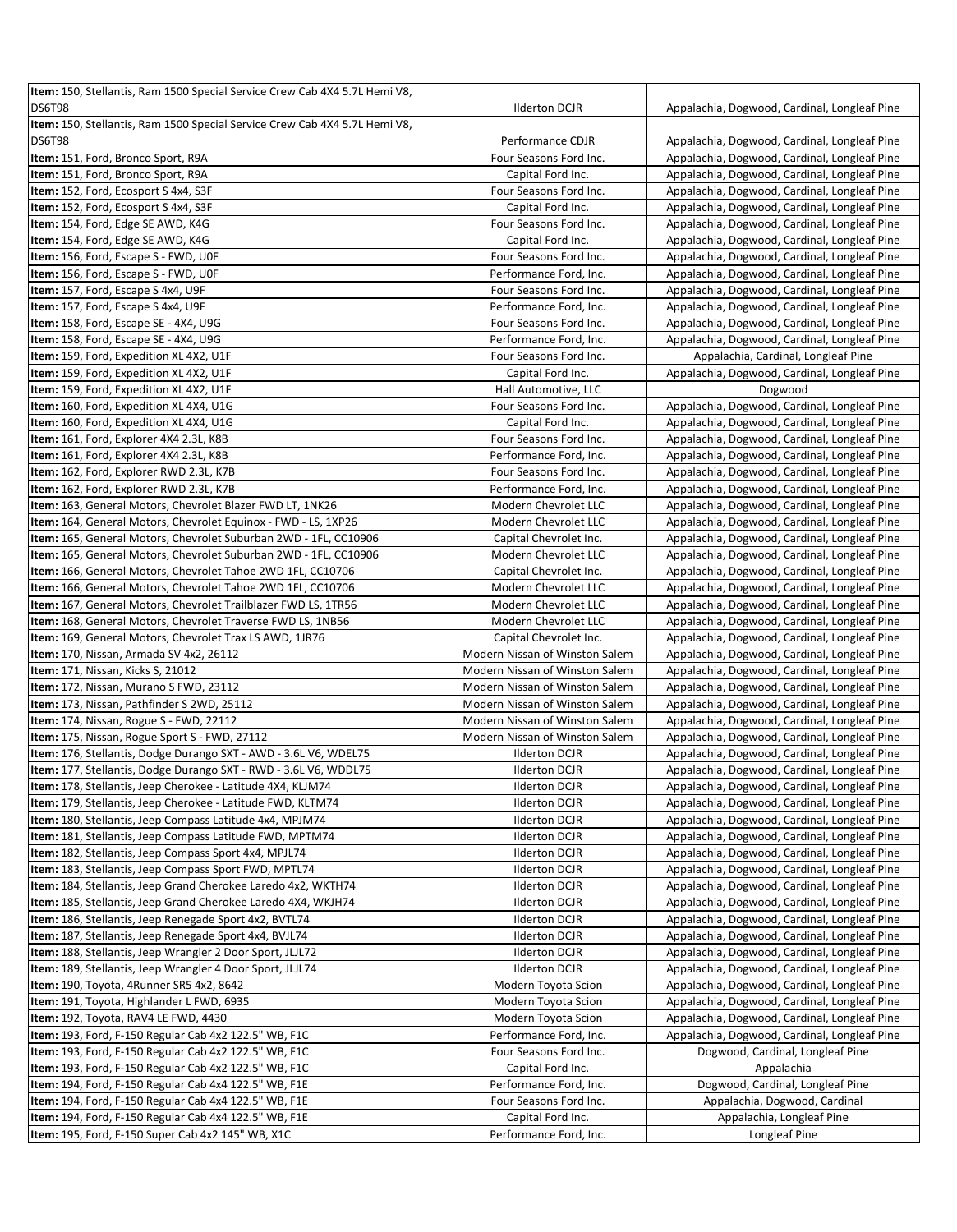| Item: 195, Ford, F-150 Super Cab 4x2 145" WB, X1C                                 | Four Seasons Ford Inc.       | Appalachia, Dogwood, Cardinal                |
|-----------------------------------------------------------------------------------|------------------------------|----------------------------------------------|
| Item: 195, Ford, F-150 Super Cab 4x2 145" WB, X1C                                 | Capital Ford Inc.            | Appalachia, Dogwood, Cardinal, Longleaf Pine |
| Item: 196, Ford, F-150 Super Cab 4x4 145" WB, X1E                                 | Performance Ford, Inc.       | Longleaf Pine                                |
| Item: 196, Ford, F-150 Super Cab 4x4 145" WB, X1E                                 | Four Seasons Ford Inc.       | Appalachia, Dogwood, Cardinal                |
| Item: 196, Ford, F-150 Super Cab 4x4 145" WB, X1E                                 | Capital Ford Inc.            | Appalachia, Dogwood, Cardinal, Longleaf Pine |
| Item: 197, Ford, F-150 SuperCrew Cab XL 4x2 145" WB, W1C                          | Performance Ford, Inc.       | Cardinal, Longleaf Pine                      |
| Item: 197, Ford, F-150 SuperCrew Cab XL 4x2 145" WB, W1C                          | Four Seasons Ford Inc.       | Appalachia, Dogwood, Cardinal                |
| Item: 197, Ford, F-150 SuperCrew Cab XL 4x2 145" WB, W1C                          | Capital Ford Inc.            | Appalachia, Dogwood, Longleaf Pine           |
| Item: 198, Ford, F-150 SuperCrew Cab XL 4x4 145" WB, W1E                          | Capital Ford Inc.            | Appalachia, Dogwood, Cardinal, Longleaf Pine |
| Item: 198, Ford, F-150 SuperCrew Cab XL 4x4 145" WB, W1E                          | Four Seasons Ford Inc.       | Appalachia, Dogwood, Cardinal, Longleaf Pine |
| Item: 199, Ford, F-250 Short Bed XL 4x2 SD Crew Cab, W2A                          | <b>Piedmont Truck Center</b> | Appalachia, Dogwood, Cardinal, Longleaf Pine |
| Item: 199, Ford, F-250 Short Bed XL 4x2 SD Crew Cab, W2A                          | Four Seasons Ford Inc.       | Appalachia, Dogwood, Cardinal, Longleaf Pine |
| Item: 200, Ford, F-250 Short Bed XL 4x2 SD Super Cab, X2A                         | <b>Piedmont Truck Center</b> | Appalachia, Dogwood, Cardinal, Longleaf Pine |
| Item: 200, Ford, F-250 Short Bed XL 4x2 SD Super Cab, X2A                         | Four Seasons Ford Inc.       | Appalachia, Dogwood, Cardinal, Longleaf Pine |
| Item: 201, Ford, F-250 Short Bed XL 4x4 SD Crew Cab, W2B                          | Piedmont Truck Center        | Appalachia, Dogwood, Cardinal, Longleaf Pine |
| Item: 201, Ford, F-250 Short Bed XL 4x4 SD Crew Cab, W2B                          | Four Seasons Ford Inc.       | Appalachia, Dogwood, Cardinal, Longleaf Pine |
| Item: 202, Ford, F-250 Short Bed XL 4x4 SD Super Cab, X2B                         | Piedmont Truck Center        | Appalachia, Dogwood, Cardinal, Longleaf Pine |
| Item: 202, Ford, F-250 Short Bed XL 4x4 SD Super Cab, X2B                         | Four Seasons Ford Inc.       | Appalachia, Dogwood, Cardinal, Longleaf Pine |
| Item: 203, Ford, F-250 XL 4x2 SD Regular Cab, F2A                                 | <b>Piedmont Truck Center</b> | Appalachia, Dogwood, Cardinal, Longleaf Pine |
| Item: 203, Ford, F-250 XL 4x2 SD Regular Cab, F2A                                 | Four Seasons Ford Inc.       | Appalachia, Dogwood, Cardinal, Longleaf Pine |
| Item: 204, Ford, F-250 XL 4x4 SD Regular Cab, F2B                                 | <b>Piedmont Truck Center</b> | Appalachia, Dogwood, Cardinal, Longleaf Pine |
| Item: 204, Ford, F-250 XL 4x4 SD Regular Cab, F2B                                 | Four Seasons Ford Inc.       | Appalachia, Dogwood, Cardinal, Longleaf Pine |
| Item: 205, Ford, F-350 XL 4x2 SD Crew Cab Pick-up 8` Box, 176" WB, DRW, W3C       | Piedmont Truck Center        | Appalachia, Dogwood, Cardinal, Longleaf Pine |
|                                                                                   |                              |                                              |
| Item: 205, Ford, F-350 XL 4x2 SD Crew Cab Pick-up 8` Box, 176" WB, DRW, W3C       | Four Seasons Ford Inc.       | Appalachia, Dogwood, Cardinal, Longleaf Pine |
| Item: 206, Ford, F-350 XL 4x2 SD Crew Cab Pick-up Short Bed, 160" WB, SRW,        |                              |                                              |
| W3A                                                                               | Piedmont Truck Center        | Appalachia, Dogwood, Cardinal, Longleaf Pine |
| Item: 206, Ford, F-350 XL 4x2 SD Crew Cab Pick-up Short Bed, 160" WB, SRW,<br>W3A | Four Seasons Ford Inc.       | Appalachia, Dogwood, Cardinal, Longleaf Pine |
|                                                                                   |                              |                                              |
| Item: 207, Ford, F-350 XL 4x2 SD Regular Cab Pick-up 8` box 142" WB DRW, F3C      | <b>Piedmont Truck Center</b> | Appalachia, Dogwood, Cardinal, Longleaf Pine |
| Item: 207, Ford, F-350 XL 4x2 SD Regular Cab Pick-up 8` box 142" WB DRW, F3C      | Four Seasons Ford Inc.       | Appalachia, Dogwood, Cardinal, Longleaf Pine |
| Item: 208, Ford, F-350 XL 4x2 SD Regular Cab Pick-up 8` Box 142" WB SRW, F3A      | <b>Piedmont Truck Center</b> | Appalachia, Dogwood, Cardinal, Longleaf Pine |
| Item: 208, Ford, F-350 XL 4x2 SD Regular Cab Pick-up 8`Box 142" WB SRW, F3A       | Four Seasons Ford Inc.       | Appalachia, Dogwood, Cardinal, Longleaf Pine |
| Item: 209, Ford, F-350 XL 4x2 SD Super Cab Pick-up 8` Box 164" WB DRW, X3C        | <b>Piedmont Truck Center</b> | Appalachia, Dogwood, Cardinal, Longleaf Pine |
| Item: 209, Ford, F-350 XL 4x2 SD Super Cab Pick-up 8` Box 164" WB DRW, X3C        | Four Seasons Ford Inc.       | Appalachia, Dogwood, Cardinal, Longleaf Pine |
| Item: 210, Ford, F-350 XL 4x2 SD Super Cab SRW Pick-up, Short Bed, 148" WB,       |                              |                                              |
| X3A                                                                               | Piedmont Truck Center        | Appalachia, Dogwood, Cardinal, Longleaf Pine |
| Item: 210, Ford, F-350 XL 4x2 SD Super Cab SRW Pick-up, Short Bed, 148" WB,       |                              |                                              |
| X3A                                                                               | Four Seasons Ford Inc.       | Appalachia, Dogwood, Cardinal, Longleaf Pine |
|                                                                                   |                              |                                              |
| Item: 211, Ford, F-350 XL 4x4 SD Crew Cab Pick-up 8`Box, 176" WB, DRW, W3D        | <b>Piedmont Truck Center</b> | Appalachia, Dogwood, Cardinal, Longleaf Pine |
| Item: 211, Ford, F-350 XL 4x4 SD Crew Cab Pick-up 8` Box, 176" WB, DRW, W3D       | Four Seasons Ford Inc.       | Appalachia, Dogwood, Cardinal, Longleaf Pine |
| Item: 212, Ford, F-350 XL 4x4 SD Crew Cab Pick-up Short Bed, 160" WB, SRW,        |                              |                                              |
| W3B                                                                               | Piedmont Truck Center        | Appalachia, Dogwood, Cardinal, Longleaf Pine |
| Item: 212, Ford, F-350 XL 4x4 SD Crew Cab Pick-up Short Bed, 160" WB, SRW,        |                              |                                              |
| W3B                                                                               | Four Seasons Ford Inc.       | Appalachia, Dogwood, Cardinal, Longleaf Pine |
| Item: 213, Ford, F-350 XL 4x4 SD Regular Cab Pick-up 8` Box 142" WB DRW, F3D      | <b>Piedmont Truck Center</b> | Appalachia, Dogwood, Cardinal, Longleaf Pine |
| Item: 213, Ford, F-350 XL 4x4 SD Regular Cab Pick-up 8` Box 142" WB DRW, F3D      | Four Seasons Ford Inc.       | Appalachia, Dogwood, Cardinal, Longleaf Pine |
|                                                                                   |                              |                                              |
| Item: 214, Ford, F-350 XL 4x4 SD Regular Cab Pick-up 8`Box 142" WB SRW, F3B       | <b>Piedmont Truck Center</b> | Appalachia, Dogwood, Cardinal, Longleaf Pine |
| Item: 214, Ford, F-350 XL 4x4 SD Regular Cab Pick-up 8` Box 142" WB SRW, F3B      | Four Seasons Ford Inc.       | Appalachia, Dogwood, Cardinal, Longleaf Pine |
| Item: 215, Ford, F-350 XL 4x4 SD Super Cab Pick-up 8` Box 164" WB DRW, X3D        | Piedmont Truck Center        | Appalachia, Dogwood, Cardinal, Longleaf Pine |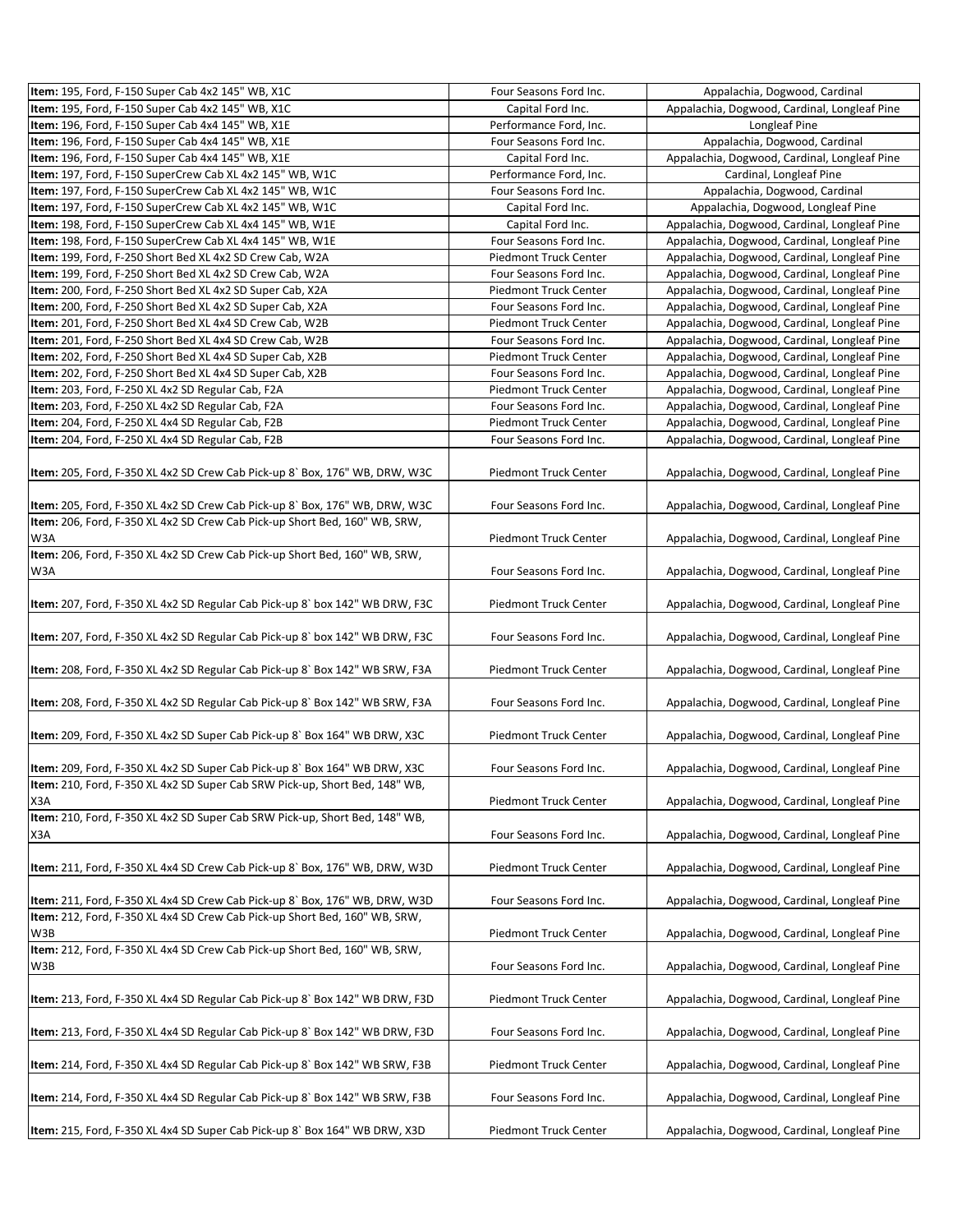| Item: 215, Ford, F-350 XL 4x4 SD Super Cab Pick-up 8` Box 164" WB DRW, X3D                                      | Four Seasons Ford Inc.       | Appalachia, Dogwood, Cardinal, Longleaf Pine |
|-----------------------------------------------------------------------------------------------------------------|------------------------------|----------------------------------------------|
| Item: 216, Ford, F-350 XL 4x4 SD Super Cab SRW Pick-up, Short Bed, 148" WB,                                     |                              |                                              |
| X3B                                                                                                             | <b>Piedmont Truck Center</b> | Appalachia, Dogwood, Cardinal, Longleaf Pine |
| Item: 216, Ford, F-350 XL 4x4 SD Super Cab SRW Pick-up, Short Bed, 148" WB,                                     |                              |                                              |
| X3B                                                                                                             | Four Seasons Ford Inc.       | Appalachia, Dogwood, Cardinal, Longleaf Pine |
| Item: 217, Ford, F-450 XL 4x4 SD Crew Cab Pick-up - CA of 56, DRW, W4D                                          | <b>Piedmont Truck Center</b> | Appalachia, Dogwood, Cardinal, Longleaf Pine |
| Item: 217, Ford, F-450 XL 4x4 SD Crew Cab Pick-up - CA of 56, DRW, W4D                                          | Four Seasons Ford Inc.       | Appalachia, Dogwood, Cardinal, Longleaf Pine |
| Item: 218, Ford, Maverick Super Crew XL AWD, W8F                                                                | Capital Ford Inc.            | Appalachia, Dogwood, Cardinal, Longleaf Pine |
| Item: 218, Ford, Maverick Super Crew XL AWD, W8F                                                                | Four Seasons Ford Inc.       | Appalachia, Cardinal                         |
| Item: 218, Ford, Maverick Super Crew XL AWD, W8F                                                                | Performance Ford, Inc.       | Dogwood, Longleaf Pine                       |
| Item: 219, Ford, Ranger XL Crew Cab 4x2, R4E                                                                    | Capital Ford Inc.            | Appalachia, Dogwood, Cardinal, Longleaf Pine |
| Item: 219, Ford, Ranger XL Crew Cab 4x2, R4E                                                                    | Four Seasons Ford Inc.       | Appalachia                                   |
| Item: 219, Ford, Ranger XL Crew Cab 4x2, R4E                                                                    | Performance Ford, Inc.       | Dogwood, Cardinal, Longleaf Pine             |
| Item: 220, Ford, Ranger XL Crew Cab 4x4, R4F                                                                    | Capital Ford Inc.            | Appalachia, Dogwood, Cardinal, Longleaf Pine |
| Item: 220, Ford, Ranger XL Crew Cab 4x4, R4F                                                                    | Four Seasons Ford Inc.       | Appalachia                                   |
| Item: 220, Ford, Ranger XL Crew Cab 4x4, R4F                                                                    | Performance Ford, Inc.       | Dogwood, Cardinal, Longleaf Pine             |
| Item: 221, Ford, Ranger XL Super Cab 4x2, R1E                                                                   | Capital Ford Inc.            | Appalachia, Dogwood, Cardinal, Longleaf Pine |
| Item: 221, Ford, Ranger XL Super Cab 4x2, R1E                                                                   | Four Seasons Ford Inc.       | Appalachia                                   |
| Item: 221, Ford, Ranger XL Super Cab 4x2, R1E                                                                   | Performance Ford, Inc.       | Dogwood, Cardinal, Longleaf Pine             |
| Item: 222, Ford, Ranger XL Super Cab 4x4, R1F                                                                   | Capital Ford Inc.            | Appalachia, Dogwood, Cardinal, Longleaf Pine |
| Item: 222, Ford, Ranger XL Super Cab 4x4, R1F                                                                   | Four Seasons Ford Inc.       | Appalachia                                   |
| Item: 222, Ford, Ranger XL Super Cab 4x4, R1F                                                                   | Performance Ford, Inc.       | Dogwood, Cardinal, Longleaf Pine             |
|                                                                                                                 |                              |                                              |
| Item: 223, General Motors, Chevrolet Colorado 4x2 Crew Cab 128.3" WB, 12M43                                     | Modern Chevrolet LLC         | Appalachia, Dogwood, Cardinal, Longleaf Pine |
|                                                                                                                 |                              |                                              |
| Item: 223, General Motors, Chevrolet Colorado 4x2 Crew Cab 128.3" WB, 12M43                                     | Capital Chevrolet Inc.       | Appalachia, Dogwood, Cardinal, Longleaf Pine |
| Item: 224, General Motors, Chevrolet Colorado 4x2 Extended Cab 128.3" WB,<br>12M53                              |                              |                                              |
| Item: 224, General Motors, Chevrolet Colorado 4x2 Extended Cab 128.3" WB,                                       | Capital Chevrolet Inc.       | Appalachia, Dogwood, Cardinal, Longleaf Pine |
| 12M53                                                                                                           | Modern Chevrolet LLC         | Appalachia, Dogwood, Cardinal, Longleaf Pine |
| Item: 225, General Motors, Chevrolet Silverado 1500 Crew Cab 2WD (Standard                                      |                              |                                              |
| Bed 147.4" WB), CC18543                                                                                         | Capital Chevrolet Inc.       | Appalachia, Dogwood, Cardinal, Longleaf Pine |
| Item: 225, General Motors, Chevrolet Silverado 1500 Crew Cab 2WD (Standard                                      |                              |                                              |
| Bed 147.4" WB), CC18543                                                                                         | Modern Chevrolet LLC         | Appalachia, Dogwood, Cardinal, Longleaf Pine |
|                                                                                                                 |                              |                                              |
| Item: 226, General Motors, Chevrolet Silverado 1500 Double Cab 2WD 147" WB                                      |                              |                                              |
| (Standard Bed 147.4" WB), CC18753                                                                               | Capital Chevrolet Inc.       | Appalachia, Dogwood, Cardinal, Longleaf Pine |
| Item: 226, General Motors, Chevrolet Silverado 1500 Double Cab 2WD 147" WB<br>(Standard Bed 147.4" WB), CC18753 | Modern Chevrolet LLC         | Appalachia, Dogwood, Cardinal, Longleaf Pine |
| Item: 227, General Motors, Chevrolet Silverado 1500 Regular Cab RWD (Long Bed                                   |                              |                                              |
| 139.6" WB), CC18903                                                                                             |                              | Appalachia, Dogwood, Cardinal, Longleaf Pine |
| Item: 227, General Motors, Chevrolet Silverado 1500 Regular Cab RWD (Long Bed                                   | Capital Chevrolet Inc.       |                                              |
| 139.6" WB), CC18903                                                                                             | Modern Chevrolet LLC         | Appalachia, Dogwood, Cardinal, Longleaf Pine |
| Item: 228, General Motors, Chevrolet Silverado 2500HD Crew Cab 2WD                                              |                              |                                              |
| (Standard Bed 158.9" WB), CC20743                                                                               | Capital Chevrolet Inc.       | Appalachia, Dogwood, Cardinal, Longleaf Pine |
| Item: 228, General Motors, Chevrolet Silverado 2500HD Crew Cab 2WD                                              |                              |                                              |
| (Standard Bed 158.9" WB), CC20743                                                                               | Modern Chevrolet LLC         | Appalachia, Dogwood, Cardinal, Longleaf Pine |
| Item: 229, General Motors, Chevrolet Silverado 2500HD Double Cab 2WD                                            |                              |                                              |
| (Standard Bed 149.4" WB), CC20753                                                                               | Capital Chevrolet Inc.       | Appalachia, Dogwood, Cardinal, Longleaf Pine |
| Item: 229, General Motors, Chevrolet Silverado 2500HD Double Cab 2WD                                            |                              |                                              |
| (Standard Bed 149.4" WB), CC20753                                                                               | Modern Chevrolet LLC         | Appalachia, Dogwood, Cardinal, Longleaf Pine |
| Item: 230, General Motors, Chevrolet Silverado 2500HD Regular Cab 2WD (Long                                     |                              |                                              |
| Bed 141" WB), CC20903                                                                                           | Capital Chevrolet Inc.       | Appalachia, Dogwood, Cardinal, Longleaf Pine |
| Item: 230, General Motors, Chevrolet Silverado 2500HD Regular Cab 2WD (Long                                     |                              |                                              |
| Bed 141" WB), CC20903                                                                                           | Modern Chevrolet LLC         | Appalachia, Dogwood, Cardinal, Longleaf Pine |
| Item: 231, General Motors, Chevrolet Silverado 3500HD Crew Cab 2WD SRW                                          |                              |                                              |
| (Standard Bed 158" WB), CC30743                                                                                 | Capital Chevrolet Inc.       | Appalachia, Dogwood, Cardinal, Longleaf Pine |
| Item: 231, General Motors, Chevrolet Silverado 3500HD Crew Cab 2WD SRW                                          |                              |                                              |
| (Standard Bed 158" WB), CC30743                                                                                 | Modern Chevrolet LLC         | Appalachia, Dogwood, Cardinal, Longleaf Pine |
| Item: 232, General Motors, Chevrolet Silverado 3500HD Double Cab 2WD SRW                                        |                              |                                              |
| (Long Bed 162" WB), CC30953                                                                                     | Capital Chevrolet Inc.       | Appalachia, Dogwood, Cardinal, Longleaf Pine |
| Item: 232, General Motors, Chevrolet Silverado 3500HD Double Cab 2WD SRW                                        |                              |                                              |
| (Long Bed 162" WB), CC30953                                                                                     | Modern Chevrolet LLC         | Appalachia, Dogwood, Cardinal, Longleaf Pine |
|                                                                                                                 |                              |                                              |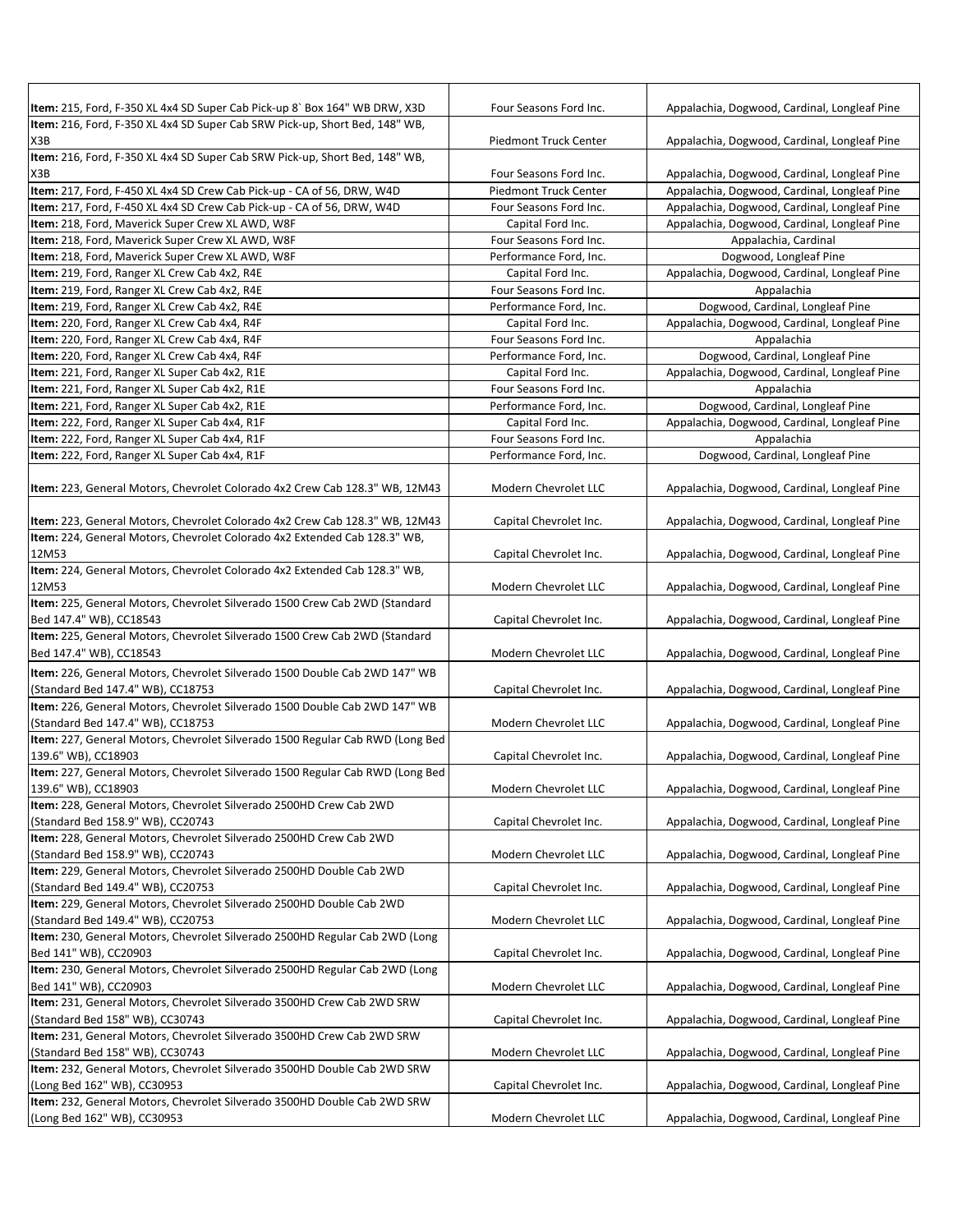| Item: 233, General Motors, Chevrolet Silverado 3500HD Regular Cab 2WD SRW                   |                                |                                              |
|---------------------------------------------------------------------------------------------|--------------------------------|----------------------------------------------|
| (Long Bed 141" WB), CC30903                                                                 | Capital Chevrolet Inc.         | Appalachia, Dogwood, Cardinal, Longleaf Pine |
| Item: 233, General Motors, Chevrolet Silverado 3500HD Regular Cab 2WD SRW                   |                                |                                              |
| (Long Bed 141" WB), CC30903                                                                 | Modern Chevrolet LLC           | Appalachia, Dogwood, Cardinal, Longleaf Pine |
| Item: 234, Nissan, Frontier Crew Cab S 2WD 6 Cylinder, 32112                                | Modern Nissan of Winston Salem | Appalachia, Dogwood, Cardinal, Longleaf Pine |
| Item: 234, Nissan, Frontier Crew Cab S 2WD 6 Cylinder, 32112                                | Capital Nissan of Wilmington   | Appalachia, Dogwood, Cardinal, Longleaf Pine |
| Item: 235, Nissan, Frontier King Cab S 2WD 6 Cylinder, 31112                                | Modern Nissan of Winston Salem | Appalachia, Dogwood, Cardinal, Longleaf Pine |
| Item: 235, Nissan, Frontier King Cab S 2WD 6 Cylinder, 31112                                | Capital Nissan of Wilmington   | Appalachia, Dogwood, Cardinal, Longleaf Pine |
| Item: 236, Nissan, Titan S Crew Cab 2WD Shortbed, 38112                                     | Modern Nissan of Winston Salem | Appalachia, Dogwood, Cardinal, Longleaf Pine |
| Item: 237, Nissan, Titan S King Cab 2WD, 37112                                              | Modern Nissan of Winston Salem | Appalachia, Dogwood, Cardinal, Longleaf Pine |
| Item: 238, Stellantis, Jeep Gladiator Sport 4x4, JTJL98                                     | <b>Ilderton DCJR</b>           | Appalachia, Dogwood, Cardinal, Longleaf Pine |
| Item: 239, Stellantis, Ram 1500 Classic Tradesman Light Duty Crew Cab 4X2 140"              |                                |                                              |
| WB - 5`7" Bed, DS1L98                                                                       | <b>Ilderton DCJR</b>           | Appalachia, Dogwood, Cardinal, Longleaf Pine |
| Item: 239, Stellantis, Ram 1500 Classic Tradesman Light Duty Crew Cab 4X2 140"              |                                |                                              |
| WB - 5`7" Bed, DS1L98                                                                       | Performance CDJR               | Appalachia, Dogwood, Cardinal, Longleaf Pine |
| Item: 240, Stellantis, Ram 1500 Classic Tradesman Light Duty Crew Cab 4X4 140"              |                                |                                              |
| WB - 5`7" Bed, DS6L98                                                                       | <b>Ilderton DCJR</b>           | Appalachia, Dogwood, Cardinal, Longleaf Pine |
| Item: 240, Stellantis, Ram 1500 Classic Tradesman Light Duty Crew Cab 4X4 140"              |                                |                                              |
| WB - 5`7" Bed, DS6L98                                                                       | Performance CDJR               | Appalachia, Dogwood, Cardinal, Longleaf Pine |
| Item: 241, Stellantis, Ram 1500 Classic Tradesman Light Duty Quad Cab 4X2 140"              |                                |                                              |
| WB-6'4" Box, DS1L41                                                                         | <b>Ilderton DCJR</b>           | Appalachia, Dogwood, Cardinal, Longleaf Pine |
| Item: 242, Stellantis, Ram 1500 Classic Tradesman Light Duty Quad Cab 4X4 140"              |                                |                                              |
| WB-6'4" Box, DS6L41                                                                         | <b>Ilderton DCJR</b>           | Appalachia, Dogwood, Cardinal, Longleaf Pine |
| Item: 243, Stellantis, Ram 1500 Classic Tradesman Light Duty Regular Cab 4X2                |                                |                                              |
| 140" WB - 8ft Box, DS1L62                                                                   | <b>Ilderton DCJR</b>           | Appalachia, Dogwood, Cardinal, Longleaf Pine |
| Item: 244, Stellantis, Ram 1500 Classic Tradesman Light Duty Regular Cab 4X4                |                                |                                              |
| 140" WB - 8ft Box, DS6L62                                                                   | <b>Ilderton DCJR</b>           | Appalachia, Dogwood, Cardinal, Longleaf Pine |
| Item: 246, Stellantis, Ram 1500 Tradesman Crew Cab 4X2 (144.5 in WB 5`7" box),              |                                |                                              |
| DT1L98                                                                                      | <b>Ilderton DCJR</b>           | Appalachia, Dogwood, Cardinal, Longleaf Pine |
| Item: 246, Stellantis, Ram 1500 Tradesman Crew Cab 4X2 (144.5 in WB 5`7" box),              |                                |                                              |
| DT1L98                                                                                      | Performance CDJR               | Appalachia, Dogwood, Cardinal, Longleaf Pine |
| Item: 247, Stellantis, Ram 1500 Tradesman Crew Cab 4X4 (144.5 in WB 5`7" box),              |                                |                                              |
| <b>DT6L98</b>                                                                               | <b>Ilderton DCJR</b>           | Appalachia, Dogwood, Cardinal, Longleaf Pine |
| Item: 247, Stellantis, Ram 1500 Tradesman Crew Cab 4X4 (144.5 in WB 5`7" box),              |                                |                                              |
| DT6L98                                                                                      | Performance CDJR               | Appalachia, Dogwood, Cardinal, Longleaf Pine |
| Item: 248, Stellantis, Ram 1500 Tradesman Quad Cab 4X2 (140 in WB 6` 4" box),               |                                |                                              |
| DT1L41                                                                                      | <b>Ilderton DCJR</b>           | Appalachia, Dogwood, Cardinal, Longleaf Pine |
| Item: 249, Stellantis, Ram 1500 Tradesman Quad Cab 4X4 (140 in WB 6` 4" box),               |                                |                                              |
| DT6L41                                                                                      | <b>Ilderton DCJR</b>           | Appalachia, Dogwood, Cardinal, Longleaf Pine |
| Item: 250, Stellantis, Ram 2500 Regular Cab 4X2 140" WB - 8ft. Box, DJ2L62                  | <b>Ilderton DCJR</b>           | Appalachia, Dogwood, Cardinal, Longleaf Pine |
| Item: 251, Stellantis, Ram 2500 Regular Cab 4X4 140" WB - 8ft. Box, DJ7L62                  | <b>Ilderton DCJR</b>           | Appalachia, Dogwood, Cardinal, Longleaf Pine |
| Item: 252, Stellantis, Ram 2500 Tradesman 4-Door Crew Cab 4X2 169" WB - 8ft.                |                                |                                              |
| Box, DJ2L92                                                                                 | <b>Ilderton DCJR</b>           | Appalachia, Dogwood, Cardinal, Longleaf Pine |
| Item: 252, Stellantis, Ram 2500 Tradesman 4-Door Crew Cab 4X2 169" WB - 8ft.                |                                |                                              |
| Box, DJ2L92<br>Item: 253, Stellantis, Ram 2500 Tradesman 4-Door Crew Cab 4X4 169" WB - 8ft. | Performance CDJR               | Appalachia, Dogwood, Cardinal, Longleaf Pine |
| Box, DJ7L92                                                                                 | <b>Ilderton DCJR</b>           | Appalachia, Dogwood, Cardinal, Longleaf Pine |
| Item: 253, Stellantis, Ram 2500 Tradesman 4-Door Crew Cab 4X4 169" WB - 8ft.                |                                |                                              |
| Box, DJ7L92                                                                                 | Performance CDJR               | Appalachia, Dogwood, Cardinal, Longleaf Pine |
| Item: 254, Stellantis, Ram 2500 Tradesman Crew Cab 4X2 (149 in WB 6`4" box),                |                                |                                              |
| DJ2L91                                                                                      | <b>Ilderton DCJR</b>           | Appalachia, Dogwood, Cardinal, Longleaf Pine |
| Item: 254, Stellantis, Ram 2500 Tradesman Crew Cab 4X2 (149 in WB 6`4" box),                |                                |                                              |
| DJ2L91                                                                                      | Performance CDJR               | Appalachia, Dogwood, Cardinal, Longleaf Pine |
| Item: 255, Stellantis, Ram 2500 Tradesman Crew Cab 4X4 (149 in WB 6`4" box),                |                                |                                              |
| DJ7L91                                                                                      | <b>Ilderton DCJR</b>           | Appalachia, Dogwood, Cardinal, Longleaf Pine |
| Item: 255, Stellantis, Ram 2500 Tradesman Crew Cab 4X4 (149 in WB 6`4" box),                |                                |                                              |
| DJ7L91                                                                                      | Performance CDJR               | Appalachia, Dogwood, Cardinal, Longleaf Pine |
| Item: 256, Stellantis, Ram 3500 Tradesman 4X2 Heavy Duty Crew Cab 169" - WB                 |                                |                                              |
| 8' Box, D23L92                                                                              | <b>Ilderton DCJR</b>           | Appalachia, Dogwood, Cardinal, Longleaf Pine |
| Item: 257, Stellantis, Ram 3500 Tradesman 4X4 Heavy Duty Crew Cab 169" WB -                 |                                |                                              |
| 8' Box, D28L92                                                                              | <b>Ilderton DCJR</b>           | Appalachia, Dogwood, Cardinal, Longleaf Pine |
| Item: 258, Toyota, Tacoma 2WD Access Cab SR - L4, 7162                                      | Modern Toyota Scion            | Appalachia, Dogwood, Cardinal, Longleaf Pine |
| Item: 259, Toyota, Tacoma 2WD Double Cab SR - L4, 7186                                      | Modern Toyota Scion            | Appalachia, Dogwood, Cardinal, Longleaf Pine |
| Item: 260, Toyota, Tacoma 4WD Access Cab SR - L4, 7514                                      | Modern Toyota Scion            | Appalachia, Dogwood, Cardinal, Longleaf Pine |